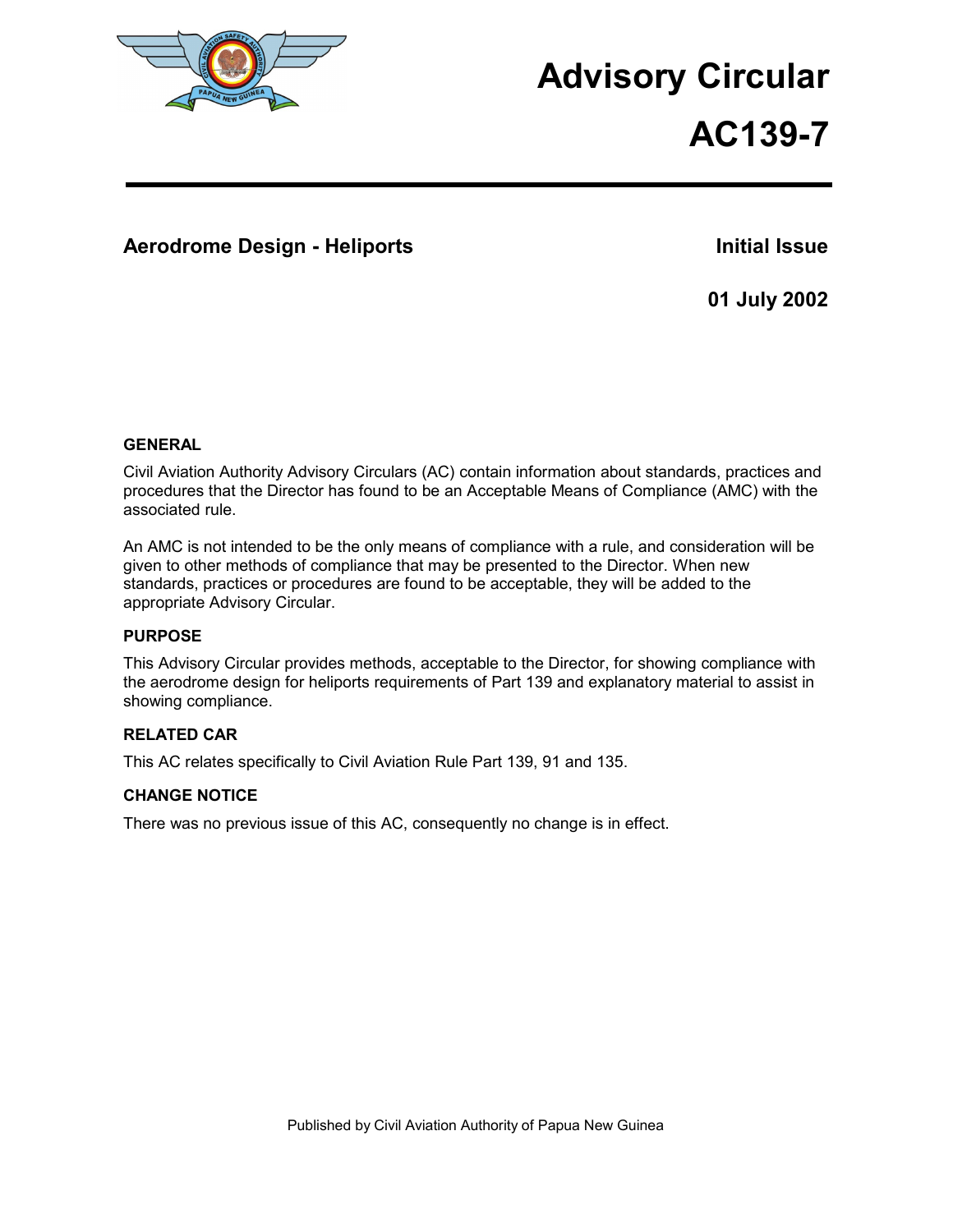# **Table of Contents**

|     | <b>CHAPTER 1 - GENERAL</b>                                             | $\mathbf{2}$ |
|-----|------------------------------------------------------------------------|--------------|
| 1.1 |                                                                        |              |
| 12  |                                                                        |              |
| 1.3 |                                                                        |              |
|     | <b>CHAPTER 2 - HELIPORT DATA</b>                                       | 4            |
| 2.1 |                                                                        |              |
|     | <b>CHAPTER 3 - PHYSICAL CHARACTERISTICS</b>                            | 5            |
| 3.1 |                                                                        |              |
| 3.2 |                                                                        |              |
| 3.3 |                                                                        |              |
| 3.4 |                                                                        |              |
|     | <b>CHAPTER 4 - OBSTACLE RESTRICTION AND REMOVAL</b>                    | 10           |
| 4.1 |                                                                        |              |
|     | <b>CHAPTER 5 - VISUAL AIDS</b>                                         | 14           |
| 5.1 |                                                                        |              |
| 5.2 |                                                                        |              |
| 5.3 |                                                                        |              |
|     | Appendix 1 - Weight, dimensions and resulting FATO/TALO sizes for some |              |
|     | helicopters                                                            | 24           |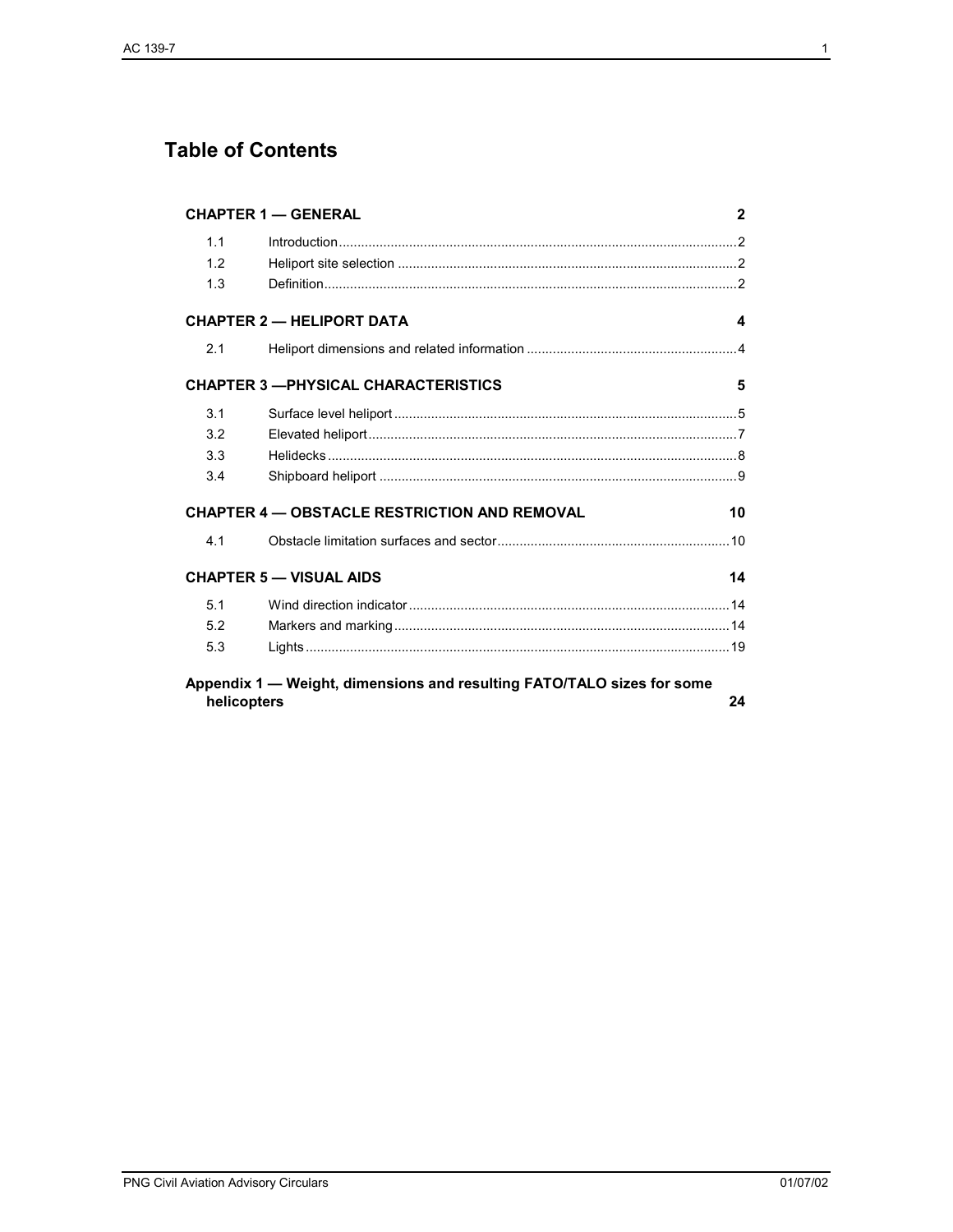# **CHAPTER 1 — GENERAL**

## **1.1 Introduction**

1.1.1 This AC provides acceptable design specifications for heliports located in congested areas. The text has not been individually tagged as AMC or EM as the entire AC is AMC This AC is not exhaustive and further detailed specifications can be found in ICAO Annex 14, Volume II, Heliports.

1.1.2 The function of the touchdown and lift-off area (TALO) and certain associated elements are vital in providing for safe and efficient helicopter touchdowns and lift-offs. The design of these areas must take into account the operational and physical characteristics of the helicopters expected to use the heliport.

## **1.2 Heliport site selection**

1.2.1 Heliport design and location should be such that cross wind operations are kept to a minimum and downwind operations avoided. Ideally heliports should have two approaches 180 degrees apart, which should give an acceptable degree of usability provided one approach is into the prevailing wind direction.

1.2.2 The presence of buildings or some other obstacles may prevent a 180 degrees approach orientation. In such a situation, the approaches should not be less than 90 degrees apart.

1.2.3 If the heliport is to be used by other than a performance Class 1 helicopters, it should be so located that an emergency landing can be conducted at any time along the inbound and outbound routes including the take-off and approach paths without any undue risk to any person or property on the ground.

## **1.3 Definition**

**Aiming point** means a triangular marking, displayed on a FATO, to which point a pilot is required to make the final approach before proceeding to a TALO.

**Air taxiway** means a defined path on the surface established for the air taxiing of helicopters.

**Approach** means a series of predetermined manoeuvres for the orderly transfer of a helicopter to a point either where a landing may be made or where a helicopter may drop, off-load or pick up persons or load of any description.

**Elevated heliport** means a heliport located on a raised structure on land.

**Final approach and take-off area (FATO)** means a defined area over which the final phase of the approach manoeuvre to hover or landing is completed and from which the takeoff manoeuvre is commenced and, where the FATO is to be used by performance Class 1 helicopters, includes the rejected takeoff area available.

**Helideck** means a heliport located on a floating or fixed off-shore structure.

**Heliport** means an aerodrome or a defined area on a structure intended to be used wholly or in part for the arrival, departure and surface movement of helicopters.

**Obstacle limitation surfaces** means surfaces extending outwards and upwards from the FATO or safety area at angles compatible with the flight characteristics of the helicopter, used to evaluate approach and takeoff climb surfaces for clearance of obstacles.

**Overall helicopter length** means the maximum length of a helicopter including rotors, measured through the fore and aft centre line of the aircraft.

**Overall helicopter width** means the diameter of the main rotor.

**Performance Class 1 helicopter** means a helicopter with performance such that, in case of critical engine failure, it is able to land on the rejected takeoff area or safely continue the flight to an appropriate landing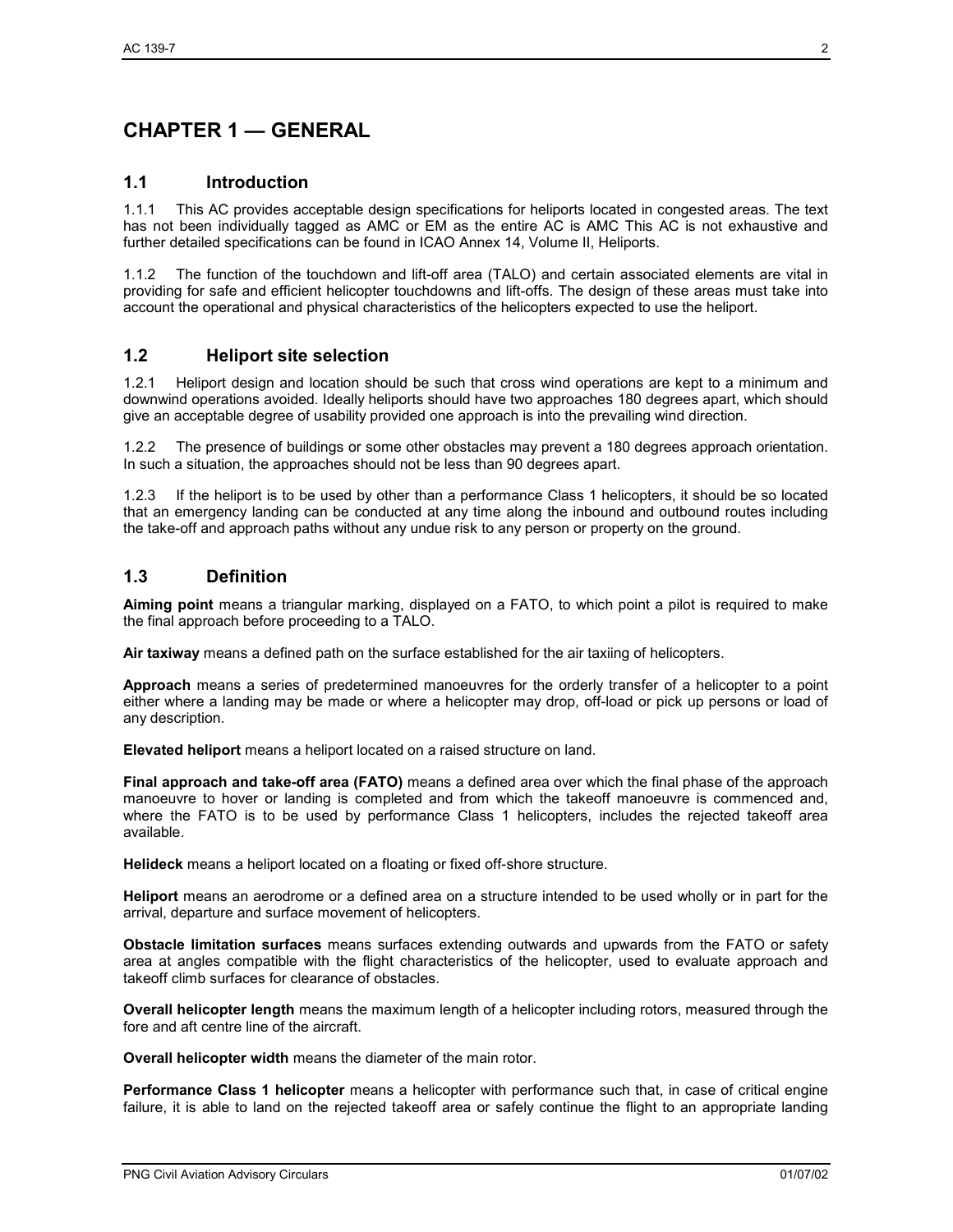area, depending on when the failure occurs.

**Safety area** means a defined area on a heliport surrounding the FATO which is free of obstacles, other than those required for air navigation purposes, and intended to reduce the risk of damage to helicopters accidentally diverging from the FATO. It should be capable of supporting the weight of a helicopter.

**Surface level heliport** means a heliport located on the ground or on the water.

**Touchdown and lift-off area (TALO)** means a load bearing area on which a helicopter may touchdown or lift-off.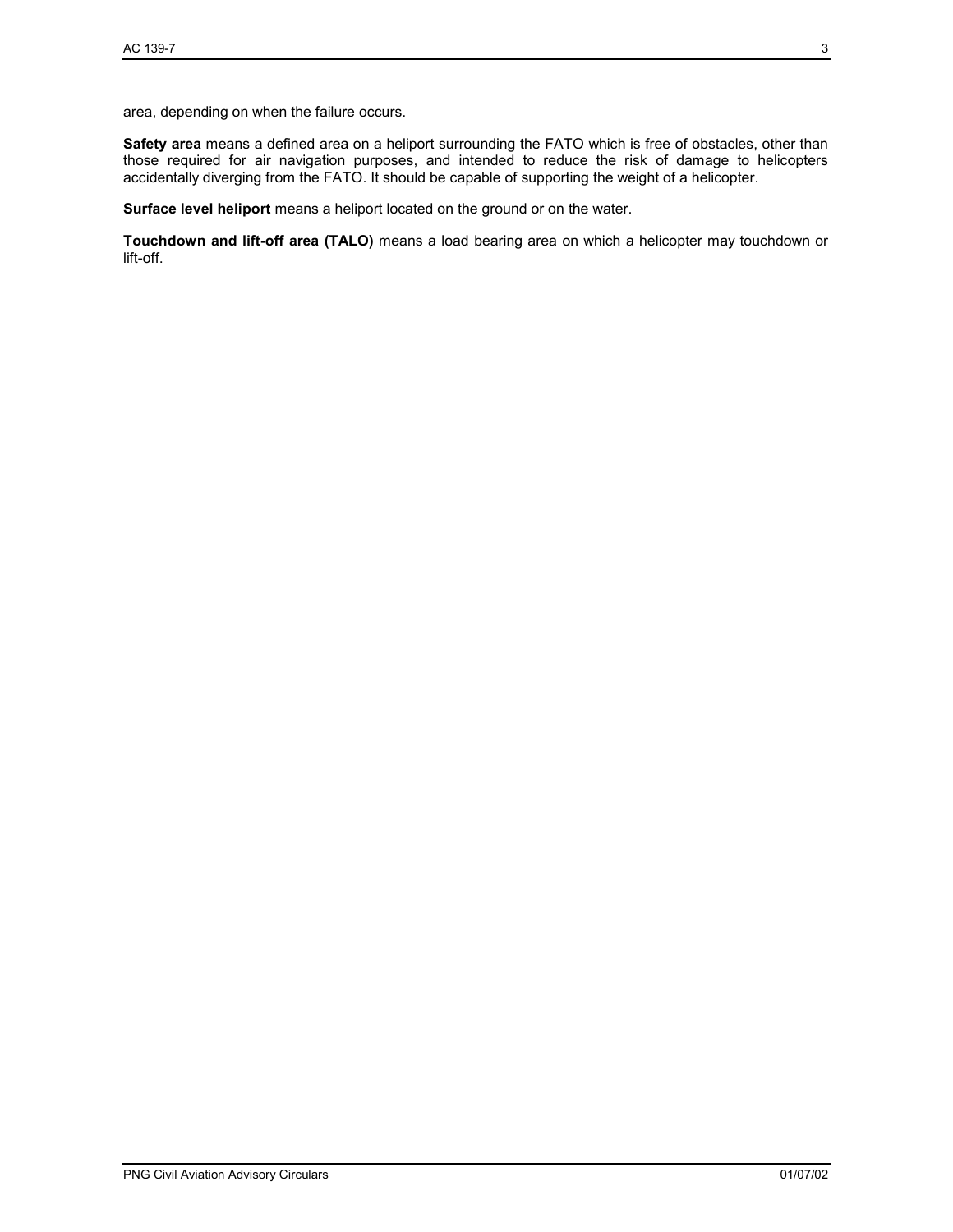# **CHAPTER 2 — HELIPORT DATA**

## **2.1 Heliport dimensions and related information**

The following data should be measured or described, as appropriate, for each facility provided on a heliport if the data is to be promulgated to the users of the heliport:

- (a) heliport type surface level, elevated or helideck;
- (b) touchdown and lift-off area dimensions, slope, surface type, bearing strength in tonnes (1000 kg);
- (c) final approach and take-off area length, width, slope, surface type;
- (d) safety area length, width and surface type;
- (e) helicopter air taxiway designation, width, surface type;
- (f) apron surface type;
- (g) significant obstacles on and in the vicinity of the heliport location, top elevation to the nearest (next higher) metre or foot, type;
- (h) visual aids for approach procedures, marking and lighting of FATO, TALO, taxiways and aprons.
- (i) location of any windsock and whether lit.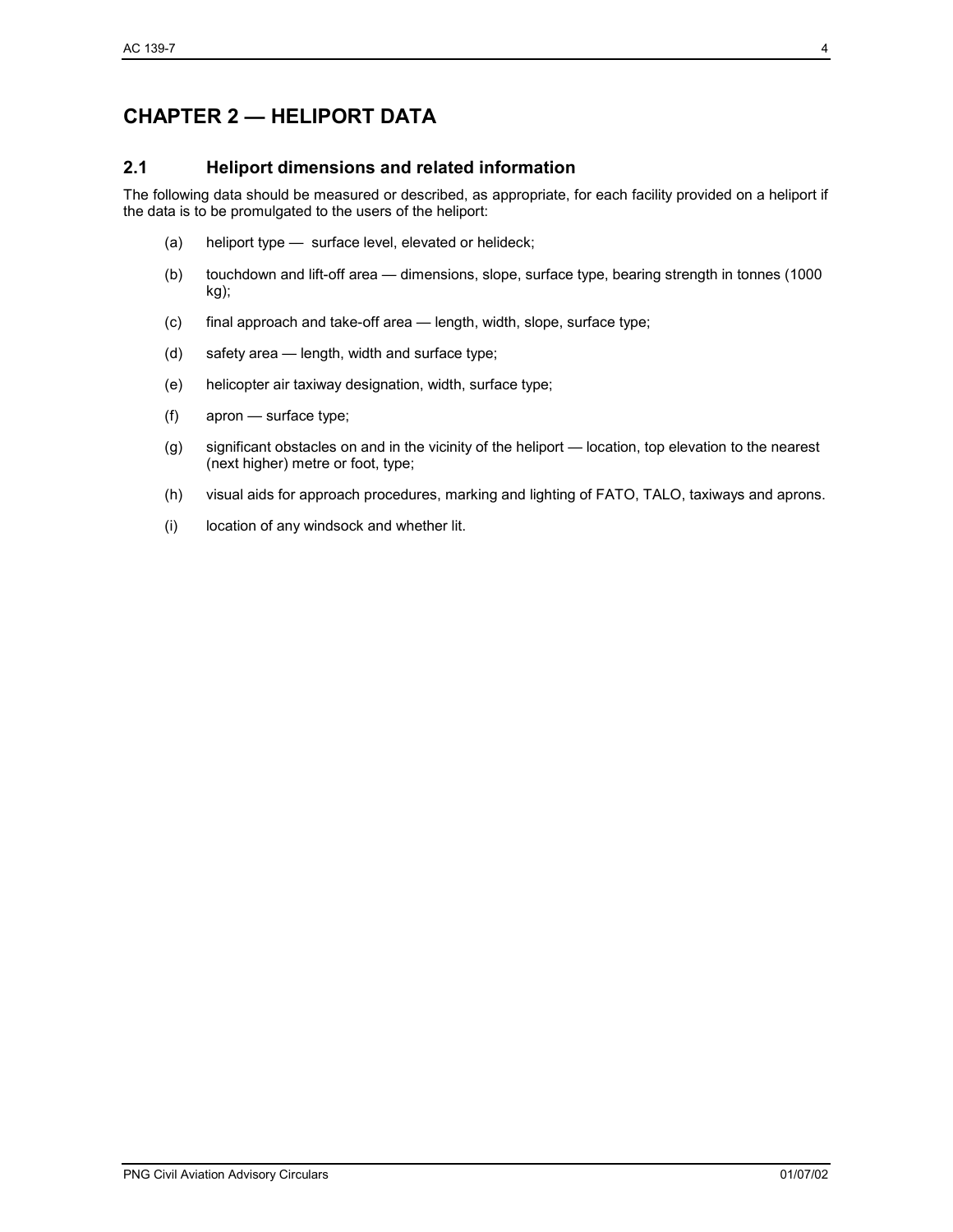# **CHAPTER 3 —PHYSICAL CHARACTERISTICS**

## **3.1 Surface level heliport**

#### *Final approach and take-off areas (FATO)*

3.1.1 A surface level heliport should be provided with at least one FATO.

3.1.2 The dimensions of a FATO should be of sufficient size and shape to contain an area within which can be drawn a circle of diameter not less than 1.5 times the over-all length or width, whichever is the greater, of the longest or widest helicopter the heliport is intended to serve.

3.1.3 The overall slope above the horizontal in any direction on the FATO should not exceed 3 percent. No portion should have a local slope exceeding 5 percent.

3.1.4 The surface of a surface level FATO should be resistant to the effects of rotor downwash.

3.1.5 There should be no obstacles within the FATO area likely to interfere with the manoeuvring of the helicopter.

#### *Separation between FATO*

3.1.6 Separation between minimum sized final approach and take-off areas should be one rotor diameter of the largest helicopter using either FATO.

#### *Touchdown and lift-off areas (TALO)*

3.1.7 At least one TALO should be provided at a heliport. It may or may not be located within the FATO.

3.1.8 The TALO should be of sufficient size to contain a circle of diameter 1.5 times the length or width of the undercarriage, whichever is the greater, of the largest helicopter the area is intended to serve.

3.1.9 The TALO should preferably be level or if a slope cannot be avoided it should not exceed the slope limitations in the flight manual of the helicopters that it is intended to serve.

3.1.10 When a TALO is not contained within a FATO, it should be located to provide a minimum horizontal main rotor clearance of half the rotor diameter from any fixed obstacle (building, hangar, pole and so on).

3.1.11 The TALO should be of sufficient strength to bear twice the gross weight of the largest helicopter to use the area.

3.1.12 The surface of the TALO should be slip resistant both for the helicopter and for the safety of people moving about on the area.

#### *Separation between TALO*

3.1.13 When FATO contains more than one TALO, the separation between touchdown and lift-off areas should be at least one rotor diameter of the largest helicopter using either TALO.

#### *Safety area*

3.1.14 A FATO should be surrounded by a safety area.

3.1.15 The safety area should extend outwards from the periphery of the FATO for a distance of at least 3000 mm or 0.25 times the over-all length or width, whichever is the greater, of the longest or widest helicopter the area is intended to serve.

3.1.16 No fixed object should be permitted on a safety area, except for frangible mounted objects that, because of their function, must be located on the area. No mobile objects should be permitted on a safety area during helicopter operations.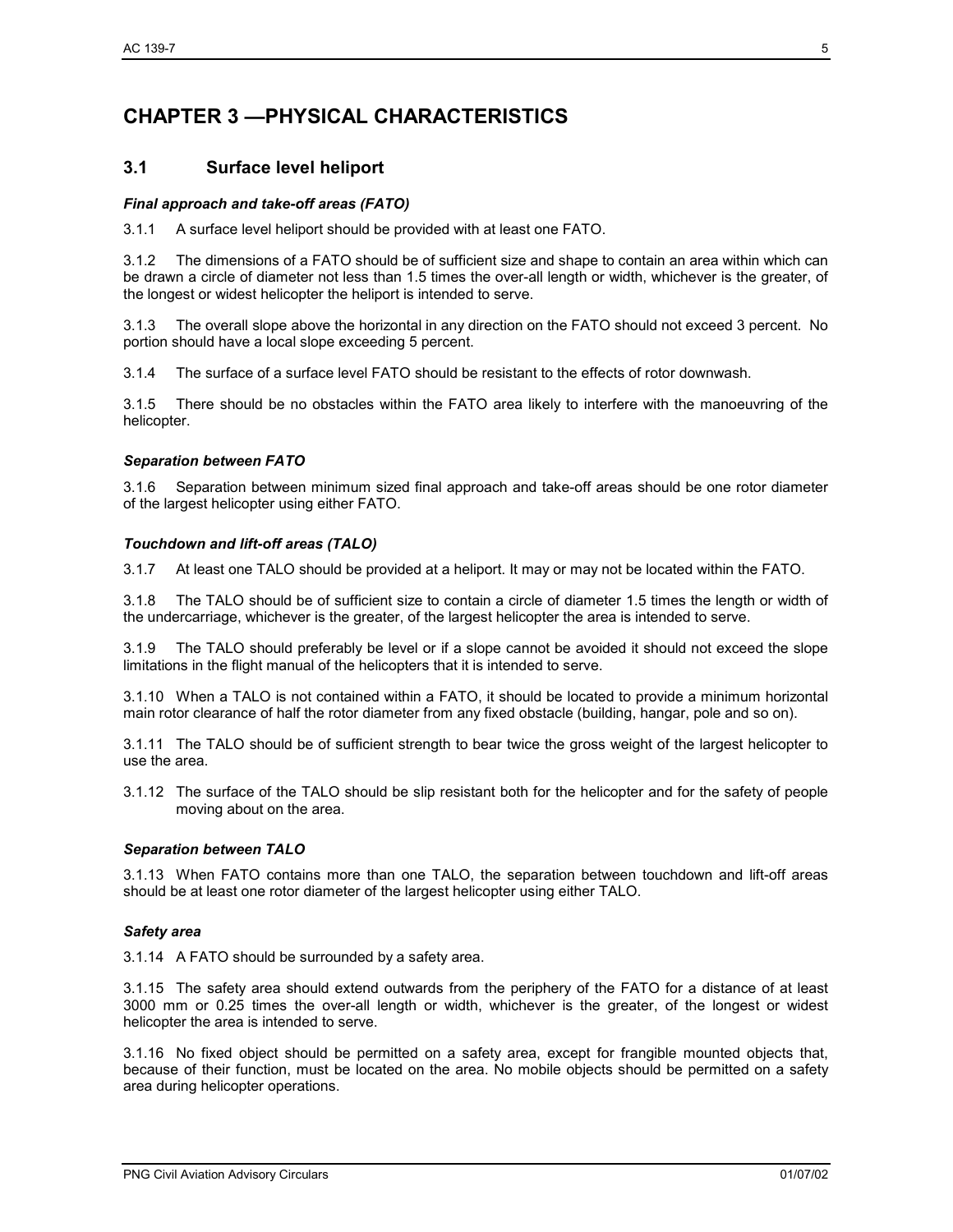3.1.17 Objects whose functions require them to be located on the safety area should not exceed a height of 250 mm when located along the edge of the FATO nor penetrate a plane originating at a height of 250 mm above the edge of the FATO and sloping upwards and outwards from the edge of the FATO at a gradient of 5 percent.

3.1.18 The surface of the safety area should not exceed an upward slope of 4 percent outwards from the edge of the FATO.

#### *Parking area*

3.1.19 Helicopter parking should be adequate to accommodate the number of helicopters to be served. A design that requires a helicopter to be parked in a minimum sized FATO or on a TALO makes that area unavailable for take-offs and landings by other helicopters.

3.1.20 To maintain the usability of the heliport, parking areas should be located clear of the approach and take-off surfaces and have at least one third rotor diameter clearance from any adjacent fixed or movable object.

#### *Air taxiway*

3.1.21 An air taxiway should be provided for the in-flight movement of a helicopter to a TALO that is not situated within a FATO.

3.1.22 The width of an air taxiway should be at least two times the overall width of the helicopters that the air taxiway is intended to serve.

- 3.1.23 The surface of the air taxiway should:
	- (a) be resistance to the effects of rotor downwash; and
	- (b) be suitable for emergency landings; and
	- (c) provide ground effect.

3.1.24 The separation distance between an air taxiway and another air taxiway, an air taxiway and an obstruction, or a TALO and an air taxiway, should not be less than the appropriate dimension in Table 3-1.

| Air taxiway    | Obstruction     | TAI O           |
|----------------|-----------------|-----------------|
| л <sup>а</sup> | 1.5 $a$         | ла              |
| between centre | (centre line to | (centre line to |
| lines)         | obstruction     | edge)           |

**Table 3-1. Helicopter air taxiway separation distances** 

a. Multiples of over-all width of helicopter with rotor turning

#### *Location of a final approach and takeoff area in relation to a runway or taxiway*

3.1.25 Where a FATO is located near a runway or taxiway, and simultaneous VMC operations are planned, the separation distance between the edge of a runway or taxiway and the edge of a FATO should not be less than the appropriate dimensions in Table 3-2.

3.1.26 A FATO should not be located:

- (a) close to a taxiway intersection or holding points where jet engine efflux is likely to cause high turbulence; or
- (b) close to areas where aeroplane vortex wake generation is likely to exist.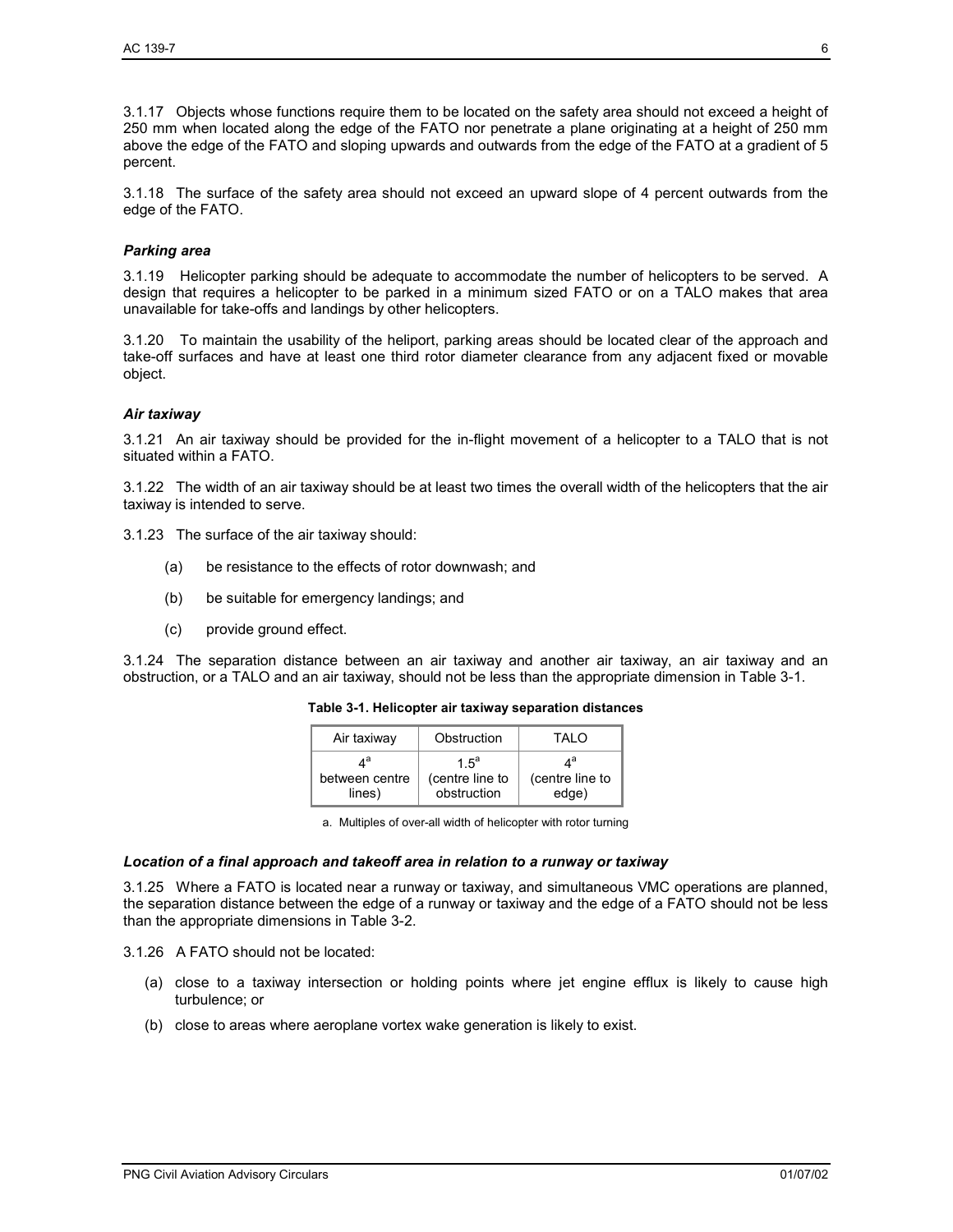## **3.2 Elevated heliport**

#### *General specification*

3.2.1 FATO, TALO and safety area dimensions, slopes, etc., should be as for surface level heliports. The minimum diameter of the surface area should not be less than the overall length of the longest helicopter intending to use the heliport.

#### *Strength requirement*

3.2.2 An elevated heliport should have the same strength as specified for helidecks in 3.3.8.

#### *Egress*

3.2.3 Not less than two exits should be provided. They should be outside the heliport area, on opposite sides of the area, and associated stairways should be at least 1000 mm wide, with handrails.

3.2.4 Stairways should be constructed of non-combustible materials and may not be covered by hatches.

| If aeroplane mass and/or helicopter mass are | Distance between FATO edge and<br>runway edge or taxiway edge<br>60 m<br>$120 \text{ m}$ |  |  |  |
|----------------------------------------------|------------------------------------------------------------------------------------------|--|--|--|
| Up to but not including 2720 kg              |                                                                                          |  |  |  |
| 2720 kg up to but not including 5760 kg      |                                                                                          |  |  |  |
| 5760 kg up to but not including 100 000 kg   | 180 <sub>m</sub>                                                                         |  |  |  |
| 100 000 kg and over                          | $250 \text{ m}$                                                                          |  |  |  |

|  |  | Table 3-2. FATO minimum separation distances |  |  |
|--|--|----------------------------------------------|--|--|
|--|--|----------------------------------------------|--|--|

3.2.5 Where stairway handrails intrude into the approach/departure sector obstacle free surface, they should be retractable to the heliport surface level and should not obstruct the stairway when retracted.

#### *Paint colour*

3.2.6 Where an elevated heliport is to be used at night, the paint colour used for handrails, safety-net frames, step edges and such like. should be a light colour that will reflect any available scattered light.

#### *Safety Are*

3.2.7 A safety area surrounding an elevated heliport may be wholly or partly beyond the side of the structure.

#### *Safety net*

3.2.8 A safety net should be placed on the perimeter of the platform at the places where it is not possible to install a guard-rail which would otherwise infringe clear area requirements. The net should have the following characteristics:

| Width:            | At least 1500 mm                                                                                                                                                              |
|-------------------|-------------------------------------------------------------------------------------------------------------------------------------------------------------------------------|
| Minimum strength: | 200 kg per linear meter:                                                                                                                                                      |
| Slope:            | The net should be fixed to the structure at such a height below the FATO surface to slope<br>upwards and outwards at 1:4 with its outer edge no higher than the TALO surface. |

3.2.9 By its design, the net may also double as a guard rail when the heliport is not being used for helicopter operations. Refer Fig. 3-1. Each section of netting should be enclosed in a solid frame such as galvanised pipe.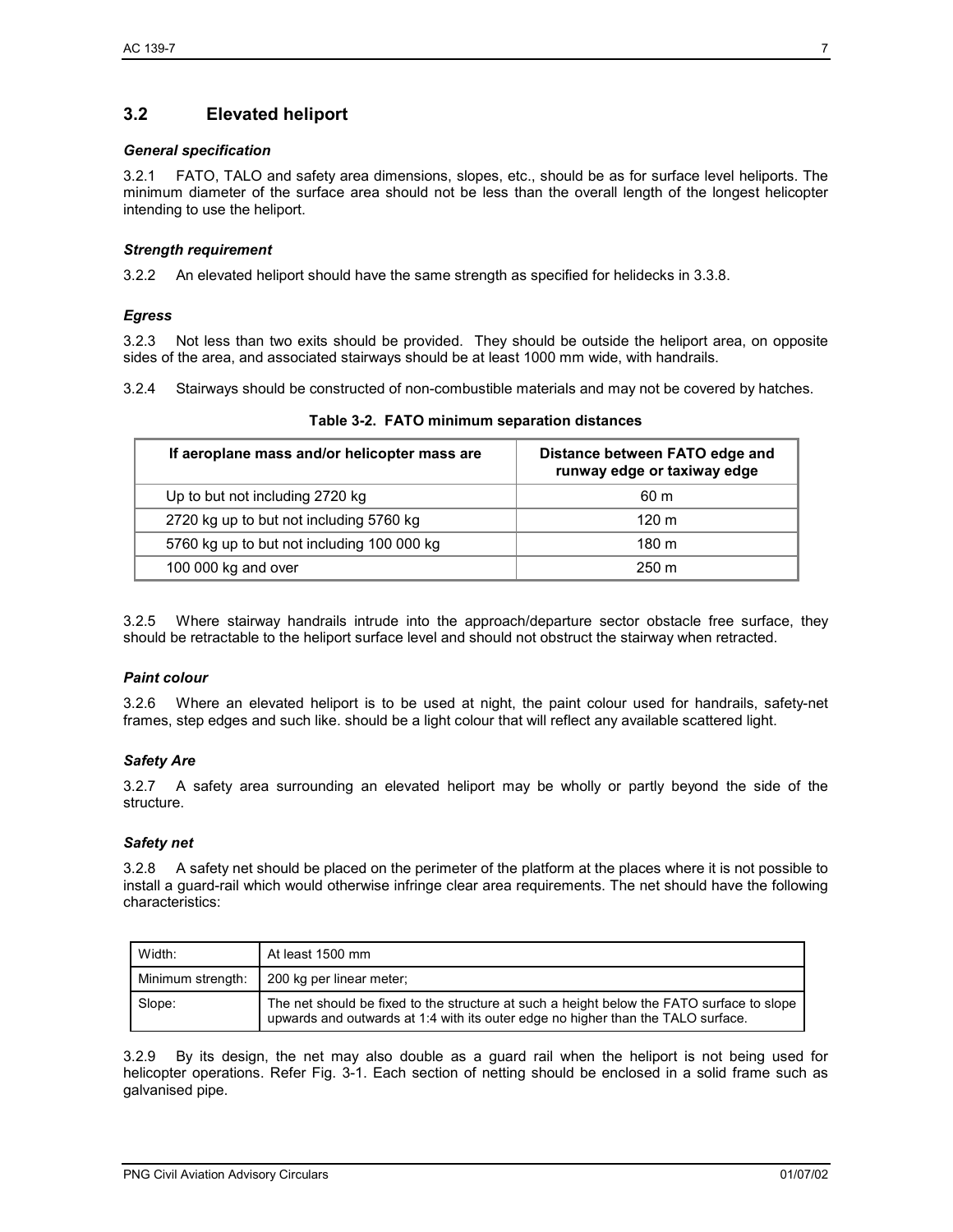3.2.10 The surface of the TALO and that part of the FATO used by persons boarding, or disembarking from, the helicopter should be skid resistant.



Figure 3-1. Collapsible guard-rail with movable safety net

## **3.3 Helidecks**

*The following specifications are for helidecks located on structures engaged in such activities as oil and mineral exploration, development, and recovery. See 3.4 for shipboard heliport provisions.* 

#### *Final approach and take-off area and touchdown and lift-off area*

*The FATO and TALO will be coincident on a helideck.*

3.3.1 A helideck should be provided with at least one FATO.

3.3.2 A FATO may be any shape but should, for a single main rotor helicopter or side-by-side twin main rotor helicopter, be of sufficient size to contain an area within which can be drawn a circle of diameter not less than 1.0 times D of the largest helicopter the helideck is intended to serve, where D is the largest dimension of the helicopter when the rotors are turning.

3.3.3 Where omni directional landings by helicopters having tandem main rotors are intended, the FATO should be of sufficient size to contain an area within which can be drawn a circle of diameter not less than 0.9 times the distance across the rotors fore and aft. Where these provisions cannot be met, the FATO may be in the form of a rectangle with a small side not less than 0.75D and a long side not less than 0.9D but within this rectangle, bi-directional landings should be in the direction of the 0.9D dimension.

3.3.4 There should be no fixed object around the edge of the FATO, except for frangible mounted objects, which, because of their function, have to be located there.

3.3.5 Objects whose function require them to be located on the edge of the FATO should not exceed a height of 250 mm.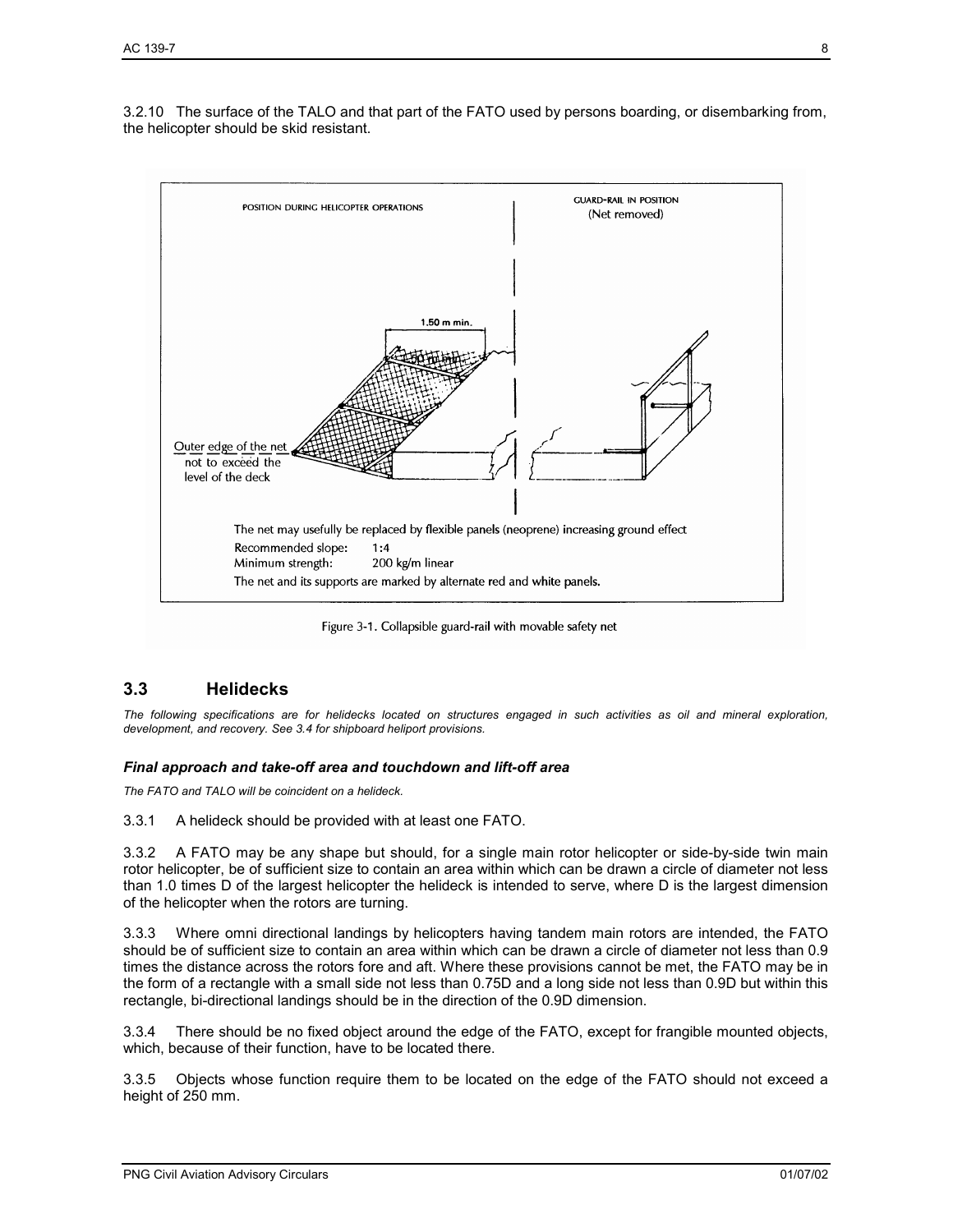3.3.6 The surface of the FATO should be skid-resistant to both helicopters and persons and be sloped to prevent pooling of liquids. Where the helideck is constructed in the form of a grating, the under deck design should be such that the ground effect is not reduced.

3.3.7 A helideck should comply with egress, paint and safety net requirements as prescribed for elevated heliports.

#### *Strength requirement*

3.3.8 Loads during landing

The deck should be designed to withstand a load equal to:

- (a) for wheeled helicopters, 75 percent of the total weight of the heaviest helicopter on the contact area of the tyre or tyres of one main landing gear leg, or
- (b) for skid equipped helicopters 1.5 times the fully laden weight of the heaviest helicopter.

If the contact area of one main landing gear unit is not known, then an area of 300 mm x 300 mm is to be used.

## **3.4 Shipboard heliport**

3.4.1 When helicopter operating areas are provided in the bow or stern of a ship or purpose-built above the ship's structure, they should be regarded as helidecks and the criteria given in 3.3 should apply.

#### *Final approach and take-off area and touchdown and lift-off are*

*On heliports located in other areas of ships, the FATO and TALO are coincidental.* 

3.4.2 Shipboard heliports should be provided with at least one FATO.

3.4.3 A FATO on a shipboard heliport should be circular and should be of sufficient size to contain a diameter not less than 1.0 times D of the largest helicopter the heliport is intended to serve. D is the largest dimension of the helicopter when the rotors are turning.

3.4.4 The surface of the FATO should be skid-resistant to helicopters and persons.

3.4.5 The shipboard heliport should have the same strength as specified for helidecks in 3.3.8.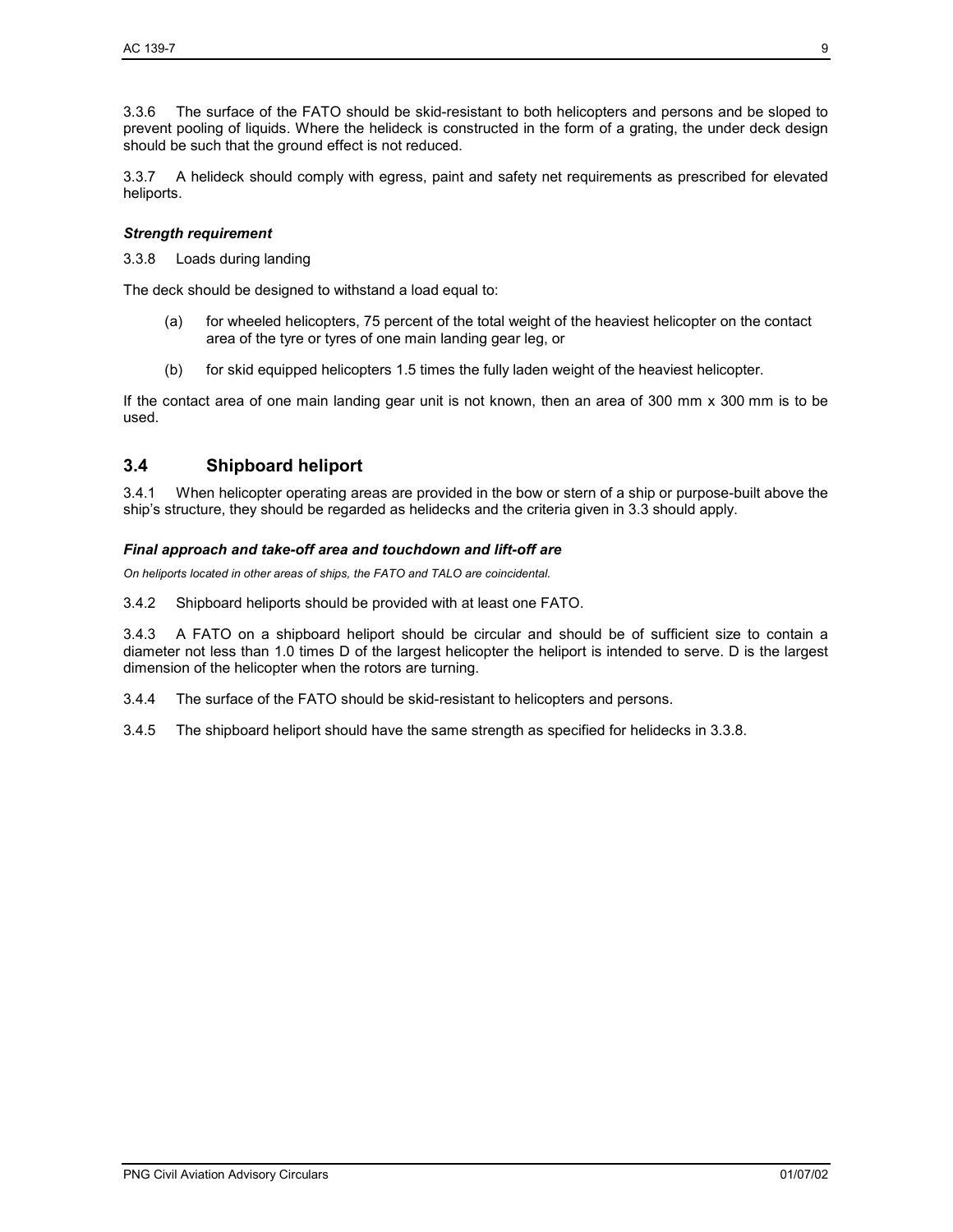# **CHAPTER 4 — OBSTACLE RESTRICTION AND REMOVAL**

*The specifications in this chapter define the airspace around heliports that should be kept free of obstacles so that helicopter operations may be conducted safely. Refer Fig. 4-1.*

## **4.1 Obstacle limitation surfaces and sector**

#### *Approach and take-off climb surface*

4.1.1 The heliport should have sufficient approach and take-off climb surfaces to ensure that a helicopter can conduct a landing or take-off in the existing wind conditions.

- 4.1.2 The approach and tak-off climb surface should:
	- (a) extend from the edge of the safety area; and
	- (b) have an inner edge that is at least equal in length to the width or diameter of the FATO plus the safety area to either side; and
	- $(c)$  for day operations, have sides splaying out at 1:10 until the surface is 7 rotor diameters wide, after which they may become parallel; and
	- (d) for night operations, have sides splaying out at 1:6.66 until the surface is 10 rotor diameters wide, after which they may become parallel; and
	- (e) have an obstacle free gradient not steeper than 1:8; and
	- (f) terminate at an elevation of 500 feet above the inner edge which equates to 1220 m horizontally from the inner edge; and
	- (g) where a turned flight path is required
		- (i) not turn below 100 feet above the inner edge elevation; and
		- (ii) not turn through more than 120 degrees; and
		- (iii) have a turning radius, on centre line, of not less than 270 m.

#### *Operational safety*

4.1.3 A major safety consideration of a heliport is the availability of suitable approach and take-off climb surfaces for compliance with Rule 91.127(d)(3). This rule requires the selected approach and take-off paths to be such that, if the helicopter is not a performance-Class 1 helicopter, an autorotative landing can be conducted without any undue risk to any person on the ground.

4.1.4 The approach and take-off flight paths should be over terrain that affords emergency landing areas in relation to the proposed altitude of the helicopter and its autorotative performance. Ideally the approach and take-off surfaces should be over water, or land, free of third parties and with a minimum of obstructions. Approach and take-off flight paths over residential or industrial areas, playgrounds, occupied car parks, or any other populated area should be avoided.

#### *Helidecks and shipboard heliport*

4.1.5 A helideck should have an approach and takeoff climb sector of at least 210 degrees free of obstacles and a limited obstacle sector of 150 degrees.

4.1.6 The limited obstacle sector should extend outwards from that part of the FATO periphery that is not contained within the approach and take-off climb sector, for a distance of not less than one third the overall helicopter length. Within this sector no obstruction should be permitted above a 1:2 gradient. Refer Fig. 4-2.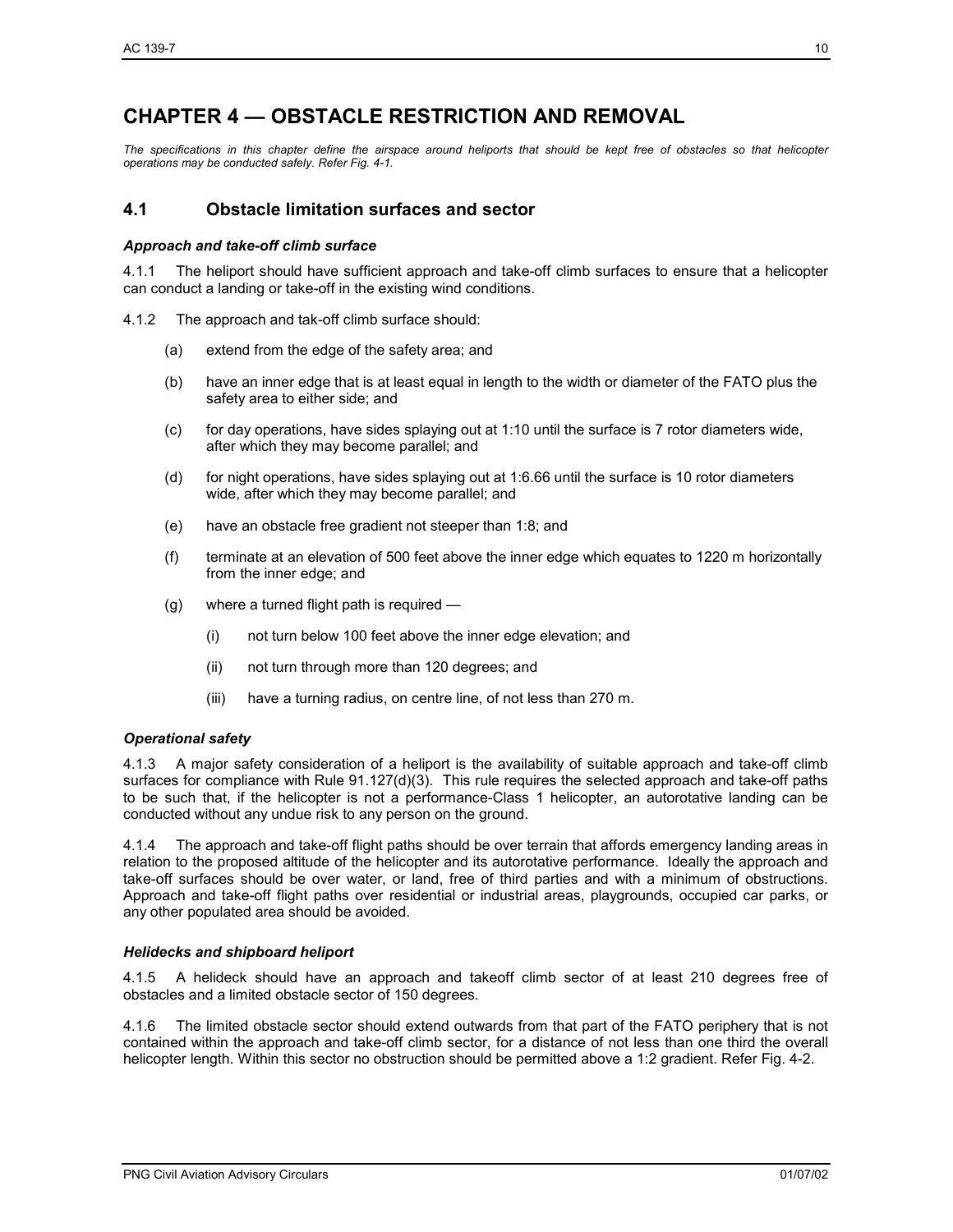#### *Midship heliport*

4.1.7 A helideck located midship should have two diametrically opposed approach and take-off surfaces free of obstacles and limited obstacle sectors extending from the periphery of the FATO and the edges of the approach and take-off climb surfaces. Refer Fig. 4-3.

4.1.8 The limited obstacle sectors should extend outwards to a distance of not less than the length of the largest helicopter the heliport intends to serve.

Within this sector no obstruction should be permitted above a 1:5 gradient.

*For further details of helidecks and shipboard heliports, see ICAO Annex 14 Vol. II Heliports.*



|                   |                              |                    |            | Day        |            | <b>Night</b> |            |
|-------------------|------------------------------|--------------------|------------|------------|------------|--------------|------------|
| <b>Helicopter</b> | <b>Safety</b><br>Area<br>(m) | <b>FATO</b><br>(m) | "a"<br>(m) | "Ь"<br>(m) | "c"<br>(m) | "d"<br>(m)   | "e"<br>(m) |
| SA 350B/D         | 3.38                         | 19.5               | 26.26      | 74.9       | 243        | 107          | 269        |
| UH-1D/H           | 4.35                         | 26.1               | 34.8       | 103        | 341        | 147          | 373        |
| Robinson R22      | 3.0                          | 13.2               | 19.2       | 53.7       | 173        | 77           | 192        |

Figure 4-1. Approach departure path calculation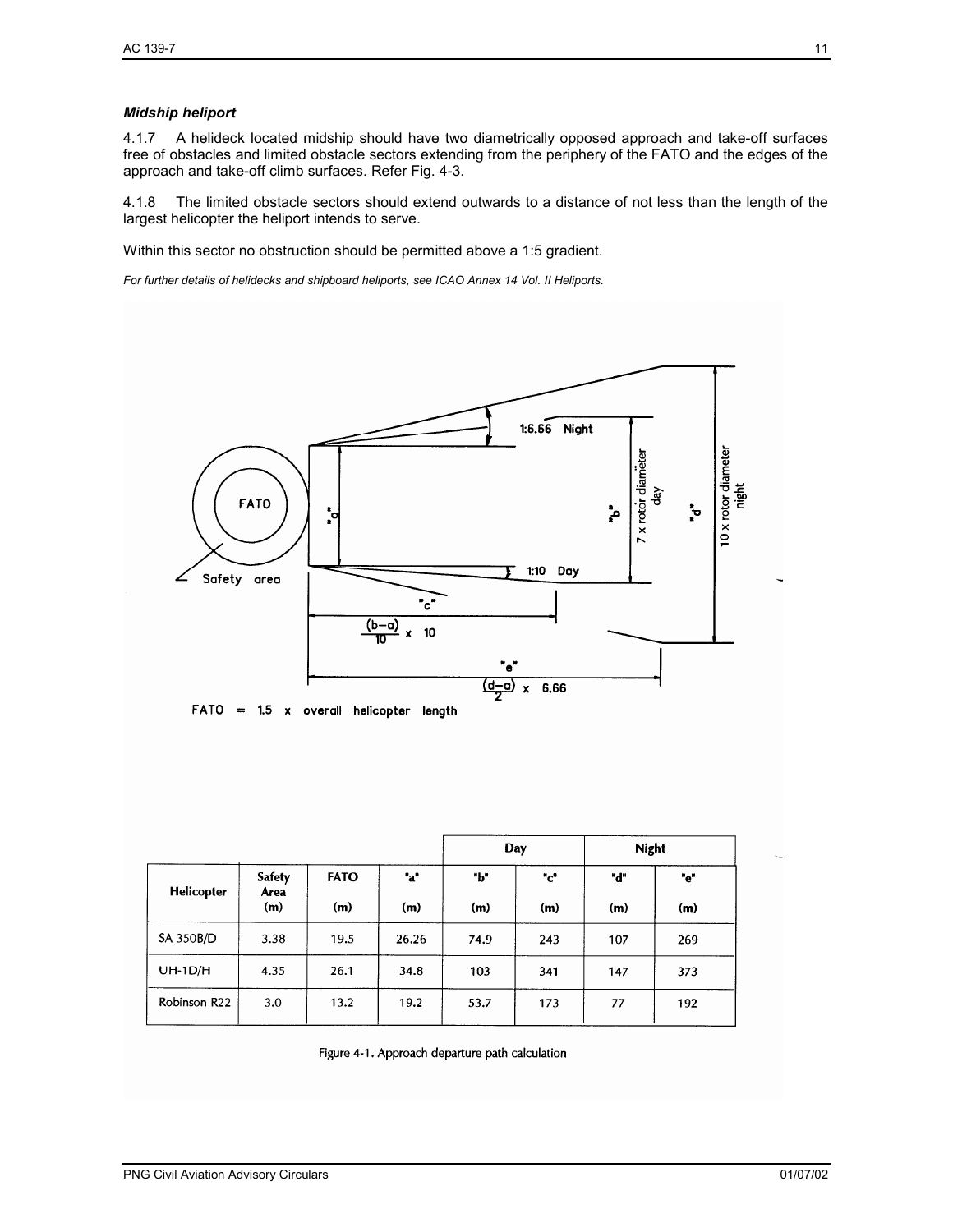

Figure 4-2. Helideck obstacle limitation sectors Single-main-rotor and side-by-side twin rotor helicopters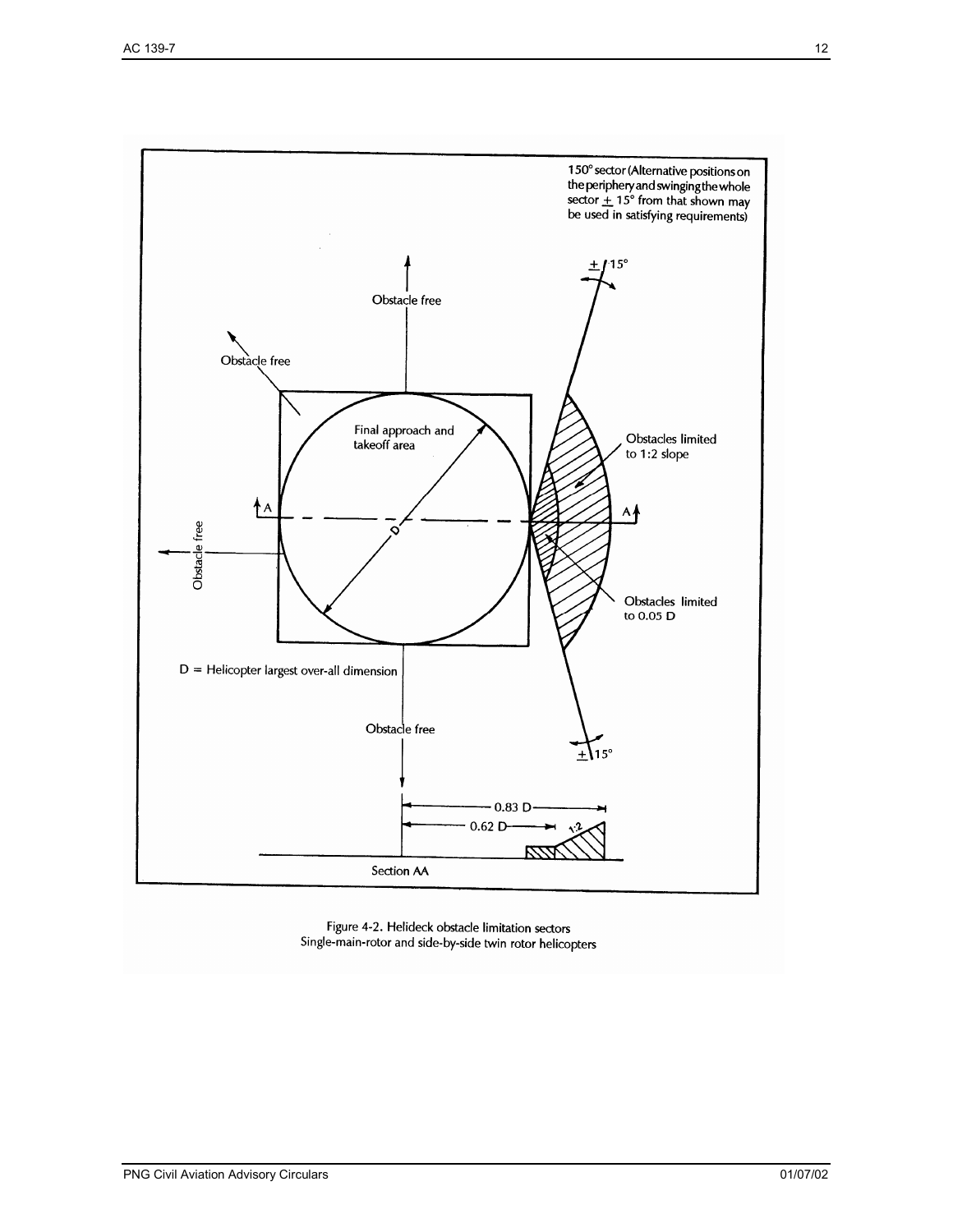

Figure 4-3. Midship non-purposed built heliport obstacle limitation surfaces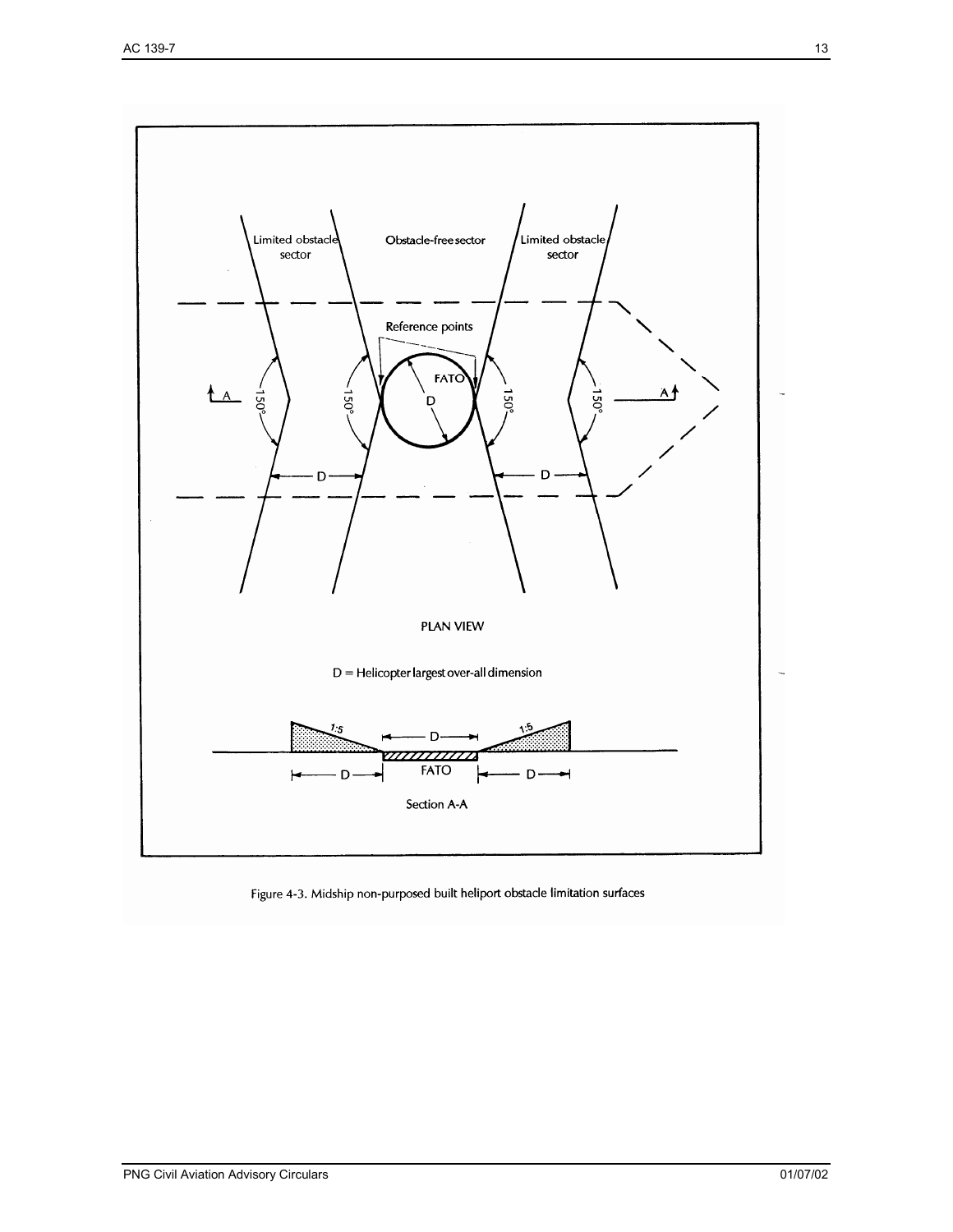## **CHAPTER 5 — VISUAL AIDS**

### **5.1 Wind direction indicator**

#### *Application*

5.1.1 A heliport should have a means of assessing the surface wind direction that should be visible to pilots of helicopters approaching the FATO.

## **5.2 Markers and marking**

#### *Heliport identification marking*

#### *Application*

5.2.1 A heliport identification marking should be provided at a hospital heliport, elevated heliports, helidecks, and shipboard heliports.

#### *Location*

5.2.2 A heliport identification marking should be located within the aiming point marking, or within the TALO if no aiming point marking is provided.



Figure 5-1(a). Heliport identification marking shown with a hospital cross and orientated to be read on approach

#### *Characteristics*

5.2.3 A heliport identification marking, except for a heliport at a hospital, should consist of a letter H, white in colour.

5.2.4 A heliport identification marking at a hospital should consist of a letter H, red in colour, on a white cross.

5.2.5 A heliport identification marking should be orientated with the cross arm of the H at right angles to the preferred final approach direction.

The dimensions of the marking are shown in Fig. 5-1(a).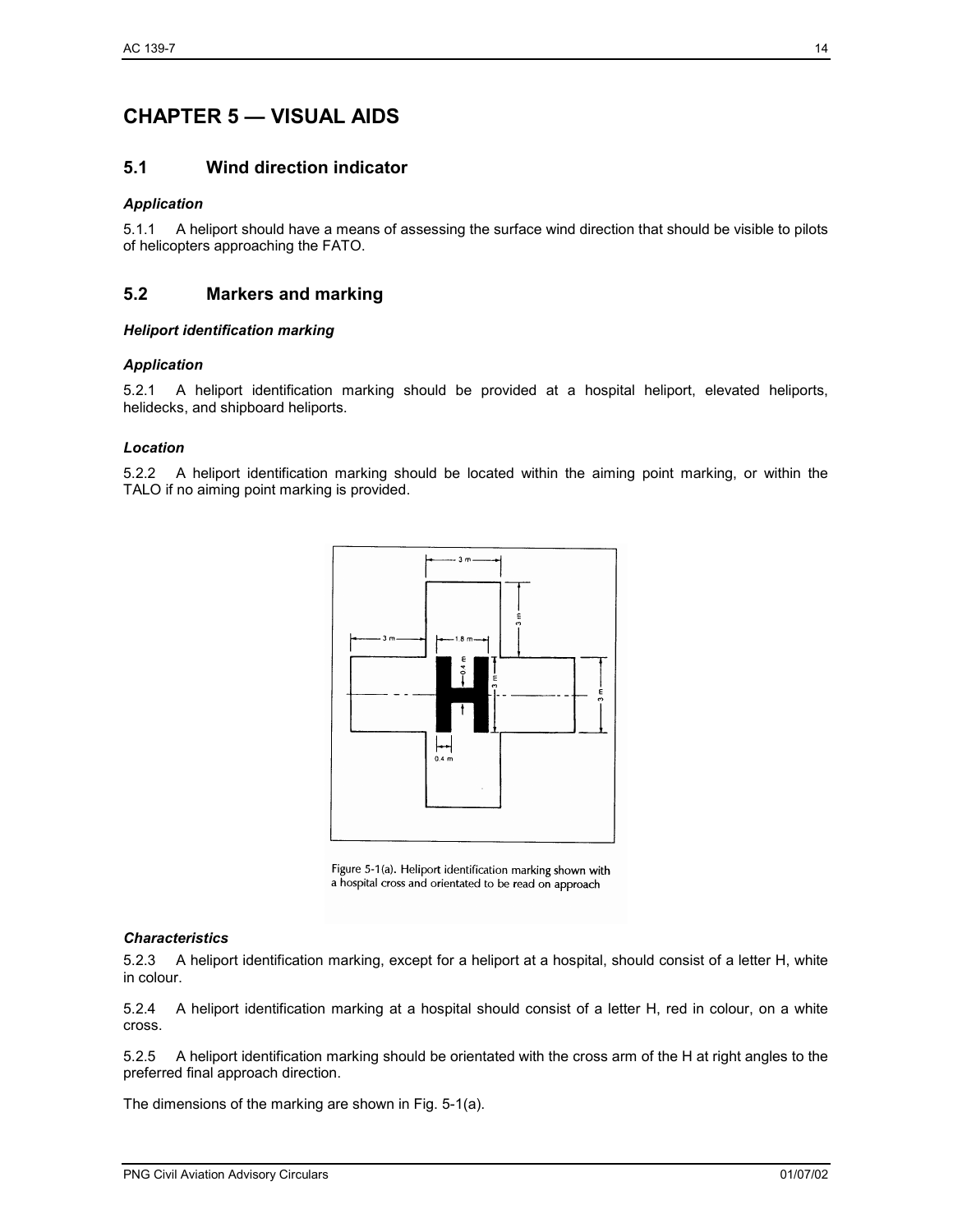*Where the size of the TALO is less than 9000 mm x 9000 mm, the white cross should be scaled disproportionally and the H likewise reduced but to a height of not less than 2800 mm. Refer Fig. 5-1(b).* 

*On a helideck covered with a rope netting, it may be advantageous to increase the height of the marking from 3000 mm to 4000 mm and the other dimensions proportionally.* 



Figure 5-1(b). Heliport identification and disproportional<br>cross for a hospital TALO less than 9000 mm x 9000 mm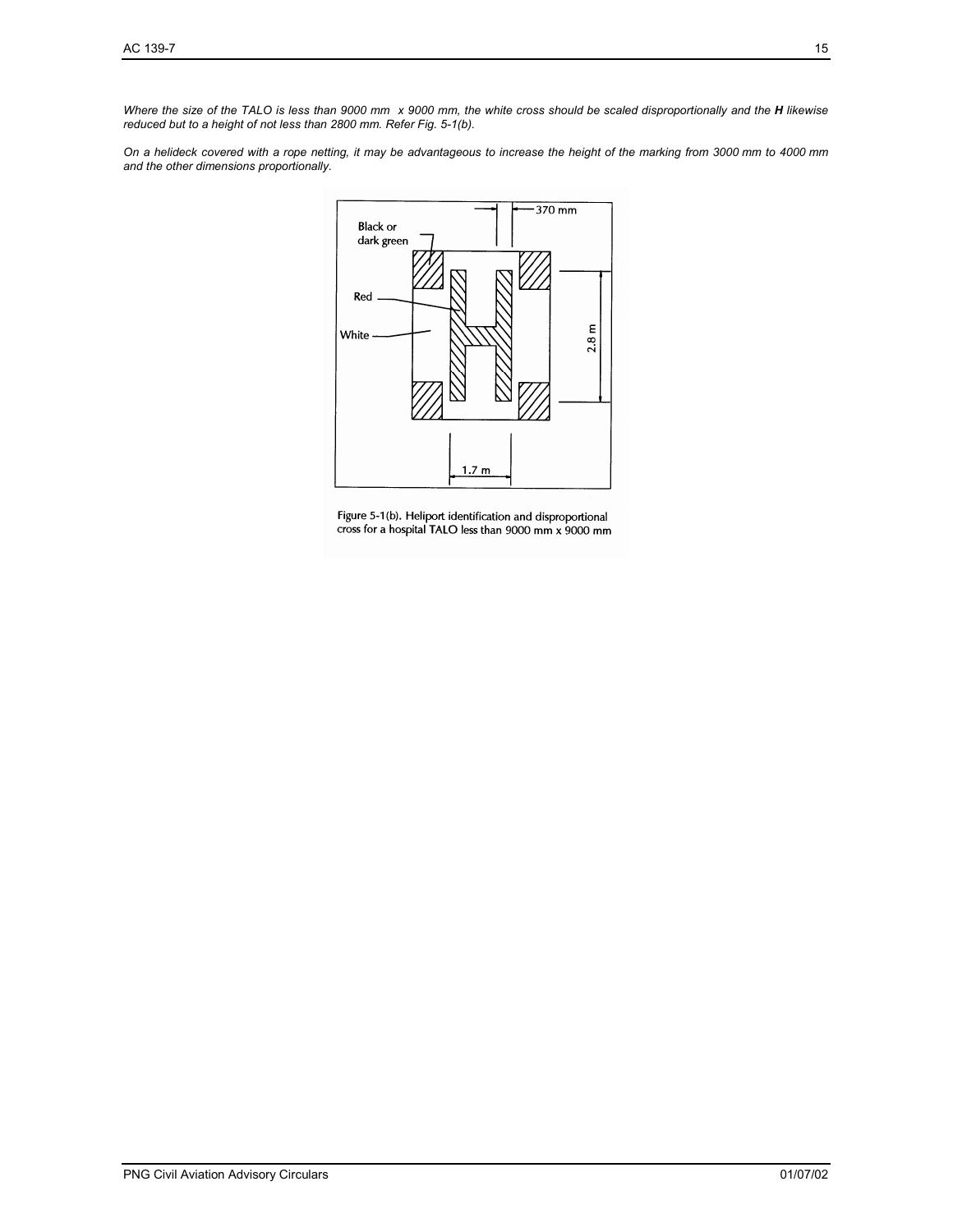

Figure 5-2. Forms and proportion of numbers and letter for maximum allowable mass marking

#### *Maximum allowable mass marking*

#### *Application*

5.2.6 A maximum allowable mass marking should be displayed at an elevated heliport and at a helideck.

#### *Location*

5.2.7 A maximum allowable mass marking should be located within the TALO and so arranged as to be readable from the preferred final approach direction.

#### *Characteristics*

5.2.8 A maximum allowable mass marking should consist of two digit number followed by the lower case letter t to indicate the allowable helicopter mass in tonnes (thousands of kilograms).

5.2.9 The numbers and the letter of the marking should be in the form and proportion shown in Fig. 5-2 and white in colour.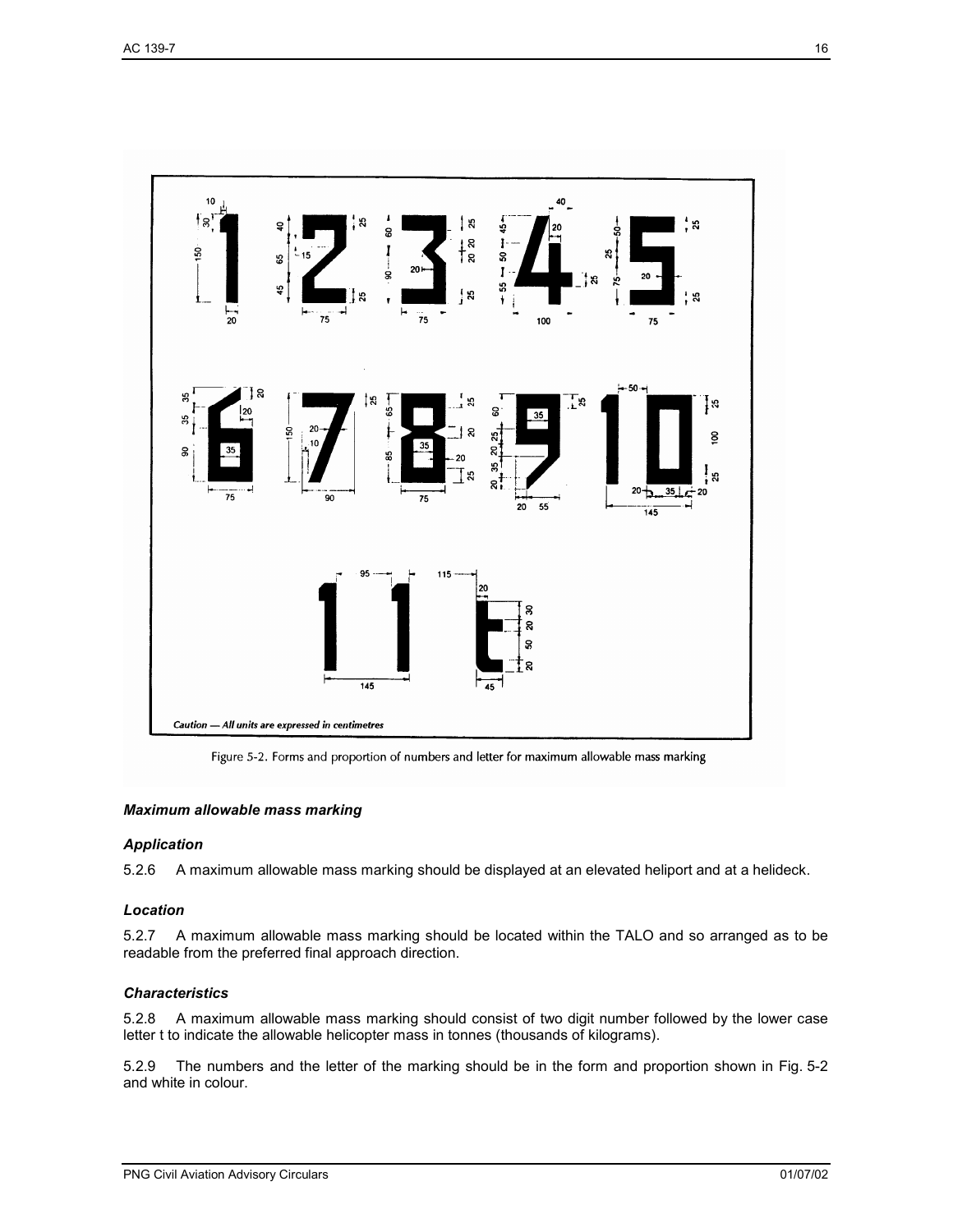#### *FATO marking or marker*

#### *Application*

5.2.10 FATO area marking or markers should be provided at a surface level heliport on ground where the extent of the FATO is not self evident.

#### *Location*

5.2.11 FATO marking or markers should be located on the boundary of the FATO.

#### *Characteristics*

5.2.12 The marking on a permanent surface should be a continuous white line, 600 mm wide. Where the FATO is on grass the perimeter marking should be kept clearly defined by mowing, weed killed bare earth, aerodrome white marker boards, or by other distinctive means.

#### *Aiming-point marking*

#### *Application*

5.2.13 An aiming-point marking should be provided at a heliport where it is necessary for a pilot to make an approach to, or departure from, a particular point remote from a TALO.

#### *Location*

5.2.14 The aiming-point marking should be located within the FATO.

#### *Characteristics*

5.2.15 The aiming-point marking should be an equilateral triangle with the bisector of one of the angles aligned with the preferred approach direction. The marking should consist of a continuous white line and the dimensions of the marking should conform to those shown in Fig. 5-3.



#### Figure 5-3. Aiming point marking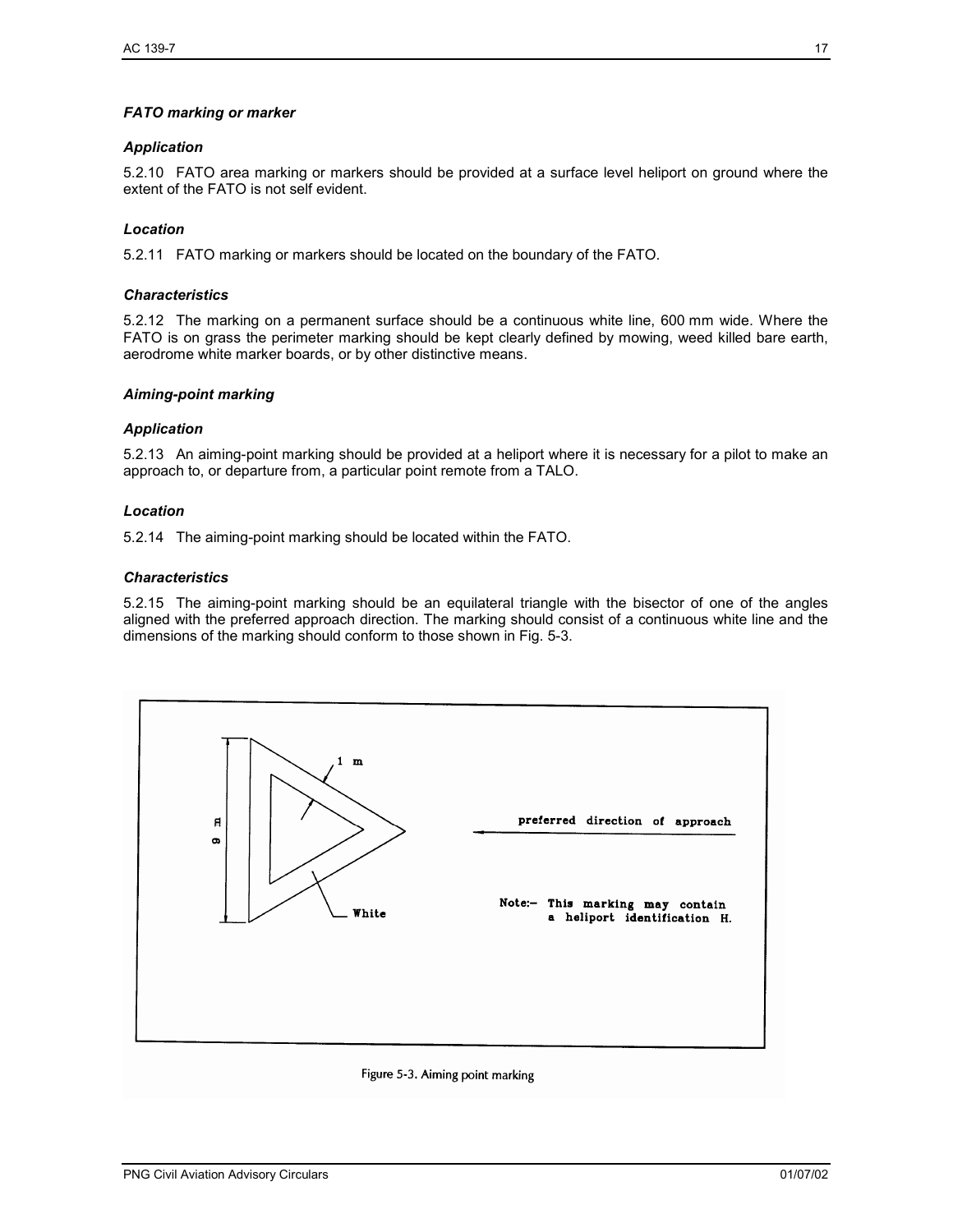#### *TALO area marking*

#### *Application*

5.2.16 A TALO marking should be provided on a helideck, elevated heliport, and on a heliport if the perimeter of the TALO is not distinguishable.

#### *Location*

5.2.17 The TALO marking should be located along the perimeter of the TALO.

#### *Characteristics*

5.2.18 A TALO marking should consist of a continuous white line at least 300 mm wide.

#### *Touchdown marking*

#### *Application*

5.2.19 A touchdown marking should be provided where it is necessary for a helicopter to touch down at a specific position.

#### *Location*

5.2.20 The touchdown marking should be located so that, when a helicopter is positioned over the marking, it provides a minimum horizontal main rotor clearance of half the rotor diameter from any fixed obstacle (building, hangar, pole and so on).

#### *Characteristics*

5.2.21 A touchdown marking should be a yellow circle of appropriate diameter and have a line width of at least 500 mm, or 1000 mm for a helideck.

#### *Heliport name marking*

#### *Application*

5.2.22 A heliport name marking should be provided at a heliport where there is insufficient means of visual identification.

#### *Location*

5.2.23 The heliport name marking should be placed on the heliport so as to be visible, as far as practicable, at all angles above the horizontal. Where an obstacle sector exists the marking should be located on the obstacle side of the H identification marking.

#### *Characteristics*

5.2.24 A heliport name marking should consist of the name or identification symbol of the heliport, or both. The characters of the markings should not be less than 3000 mm in height at surface level heliports and not less than 1200 mm on elevated heliports. The colour of the markings should contrast with the background.

#### *Safety area marking*

5.2.25 In areas to which the public has direct vehicle or pedestrian access, the outer edge of the safety area should have a barrier to prevent inadvertent entry by vehicles or pedestrians not associated with the helicopter operations.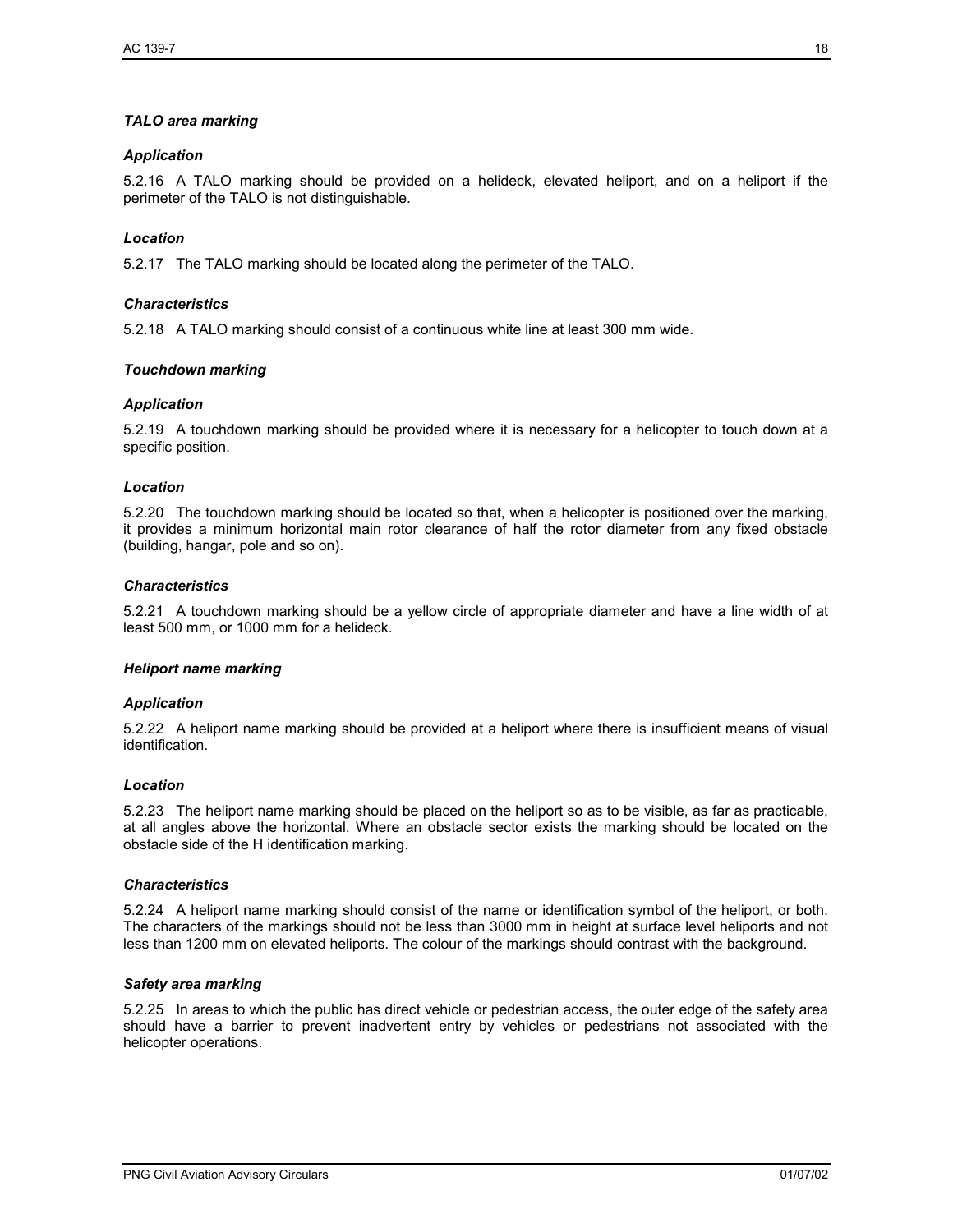

Figure 5-4. Air taxiway marker

#### *Air taxiway markers*

#### *Application*

5.2.26 When the marking of an air taxiway is necessary, it should be marked with air taxiway markers.

#### *Location*

5.2.27 Air taxiway markers should be located along the centre line of the air taxiway and should be spaced at intervals of not more than 30 m on straight sections and 15 m on curves.

#### *Characteristics*

5.2.28 An air taxiway marker should be frangible and, when installed, have a maximum height above ground of 350 mm. The surface of the marker, as viewed by the pilot, should be a rectangle and should have a minimum viewing area of 15000 mm<sup>2</sup>, with a height to width ratio of approximately 3 to 1 as shown in Fig. 5-4.

## **5.3 Lights**

#### *Wind direction indicator*

5.3.1 A heliport intended to be used at night should be at least floodlit, and should have an illuminated wind direction indicator or some other method of continually determining the surface wind speed and direction.

#### *Heliport beacon*

#### *Application*

5.3.2 Where a heliport is difficult to locate due to surrounding lights, or for some other reason, a heliport beacon should be provided.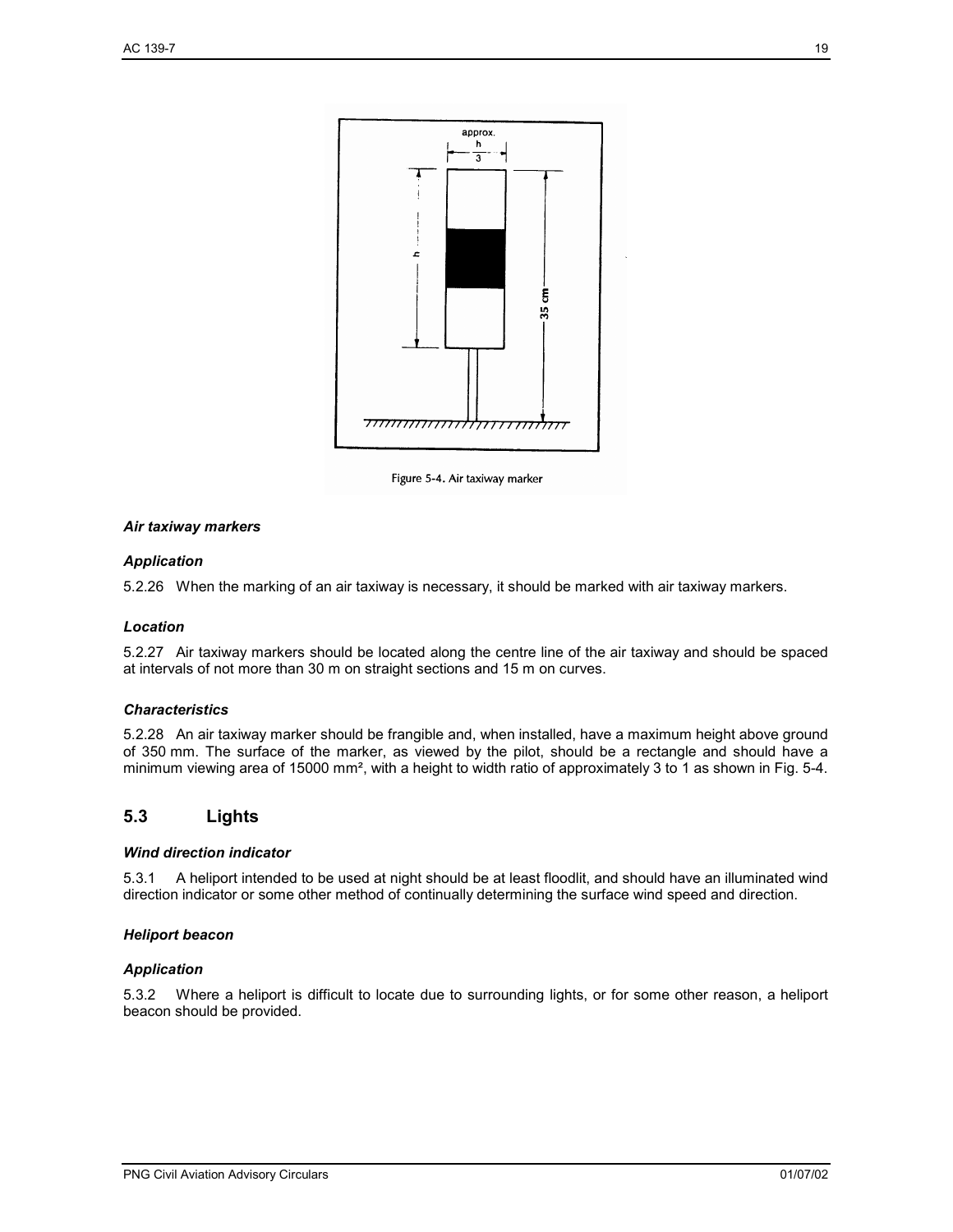#### *Location*

5.3.3 The heliport beacon should be located on or adjacent to the heliport, preferably at an elevated position and so that it does not dazzle a pilot at short range.

#### *Characteristics*

5.3.4 The characteristics of the heliport beacon are contained in ICAO Annex 14, Volume 2 Heliports, Chapter 5, Paragraph 5.3.2.

#### *FATO area light*

#### *Application*

Where a surface level heliport is intended for use at night, the FATO should be lit unless the FATO and TALO are coincident and the TALO is lit: or the extent of the FATO is self-evident.



Figure 5-5. Heliport beacon flash characteristics



Figure 5-6(a). Hospital heliport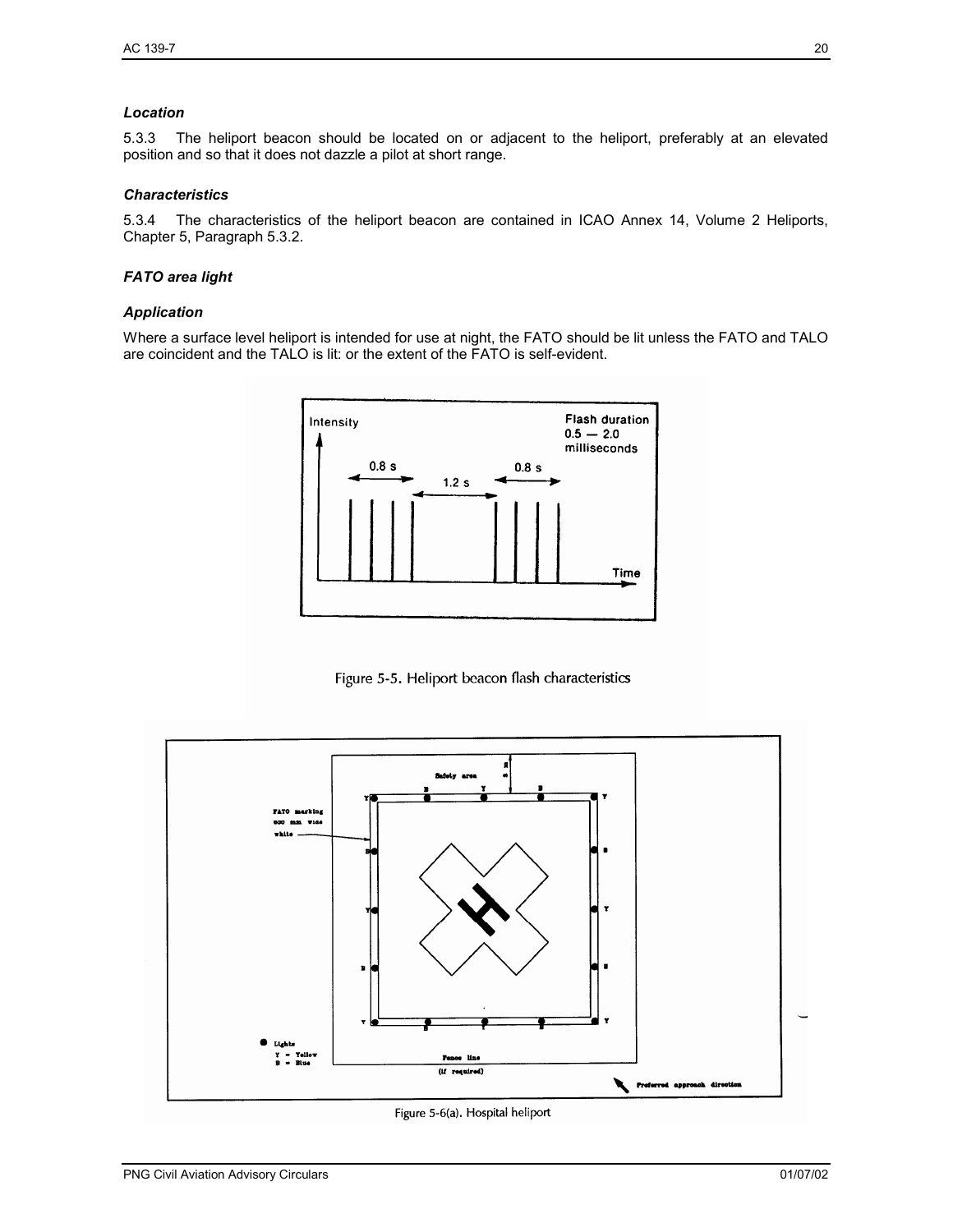

Figure 5-6(b). Elevated heliport

#### *Location*

5.3.6 FATO lights should be placed along the edges of the FATO. The lights should be uniformly spaced as follows: Refer Fig. 5-6(a) and 5-6(b).

- (a) for an area in the form of a square or rectangle, at intervals of not more than 5000 mm with a minimum of four lights on each side including a light at each corner; and
- (b) for any other shaped area, including a circular area, at intervals of not more than 5000 mm with a minimum of 10 lights.

#### *Characteristics*

5.3.7 FATO lights should be fixed omni-directional lights alternating yellow and blue. The corner lights should be yellow. The purpose of this lighting pattern is for the pilot to be able to identify, without doubt, the FATO location amid the confusion of other surrounding lights.

5.3.8 Reserved

#### *TALO area lighting system*

#### *Application*

5.3.9 TALO lighting system should be provided at a heliport intended for use at night.

5.3.10 The TALO lighting system for surface level heliport should consist of the following:

- (a) perimeter lights; or
- (b) floodlighting, or both.

5.3.11 Perimeter lighting should only be required where a pilot might mis-identify a heliport because of a mass of surrounding suburban lighting.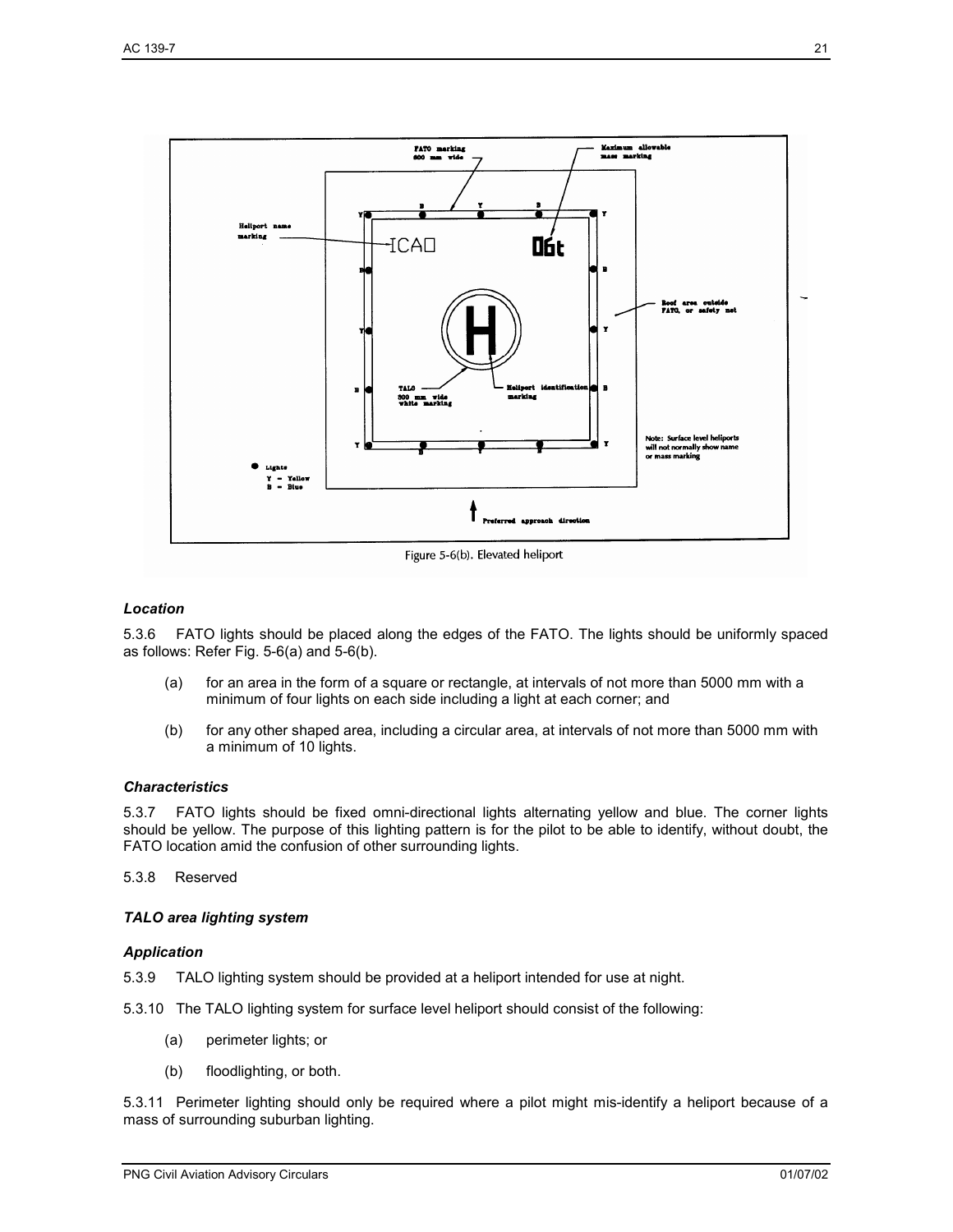5.3.12 The TALO lighting system for an elevated heliport or helideck should consist of:

- (a) perimeter lights; and
- (b) floodlighting.

#### *Location*

5.3.13 TALO perimeter lights should either be placed:

- (a) along the edge of the TALO or within 1500 mm from the edge; or
- (b) along the edge of the usable area of an elevated heliport. (This may be at a dimension less than the FATO but should be at least at a distance of 1500 mm surrounding the TALO); and
- (c) where the TALO is a circle, the lights should be located on straight lines in a pattern that will provide information to pilots on drift displacement.

5.3.14 TALO perimeter lights should be uniformly spaced at intervals of not more than 3000 mm for elevated heliports and helidecks and not more than 5000 mm for surface level heliports. There should be a minimum number of eight lights with three lights on each side (including the lights at each corner).

5.3.15 The TALO perimeter lights should be installed at an elevated heliport or fixed helideck such that the pattern cannot be seen by the pilot from below the elevation of the TALO.

5.3.16 The TALO perimeter lights should be installed, at a floating helideck, such that the pattern cannot be seen by the pilot from below the elevation of the TALO when the helideck is level.

5.3.17 TALO floodlights should be located to avoid glare to pilots in flight or to personnel working on the area. The arrangement and aiming of floodlights should be such that shadows are kept to a minimum.

#### *Characteristics*

5.3.18 The TALO perimeter lights should be fixed omni-directional yellow lights.

5.3.19 The perimeter lights should not exceed a height of 250 mm and should be inset when a light extending above the surface could endanger helicopter operations.

5.3.20 TALO floodlighting, if mounted on the perimeter, should not exceed a height of 250 mm.

5.3.21 The spectral distribution (colour) of the TALO floodlights should be such that the surface and obstacle marking can be correctly identified.

#### *Aiming-point lights*

#### *Application*

5.3.22 Where an aiming-point is provided at a heliport for use at night, aiming point lights should be provided.

#### *Location*

5.3.23 Aiming-point lights should be co-located with the aiming point marking.

#### *Characteristics*

5.3.24 There should be a minimum of six omni-directional white lights located as shown on Fig. 5-7. The lights should be inset when a light extending above the surface could endanger helicopter operations.

#### *Air taxiways*

5.3.25 These should be clearly indicated by yellow bi-directional centre line lighting or adequate floodlighting.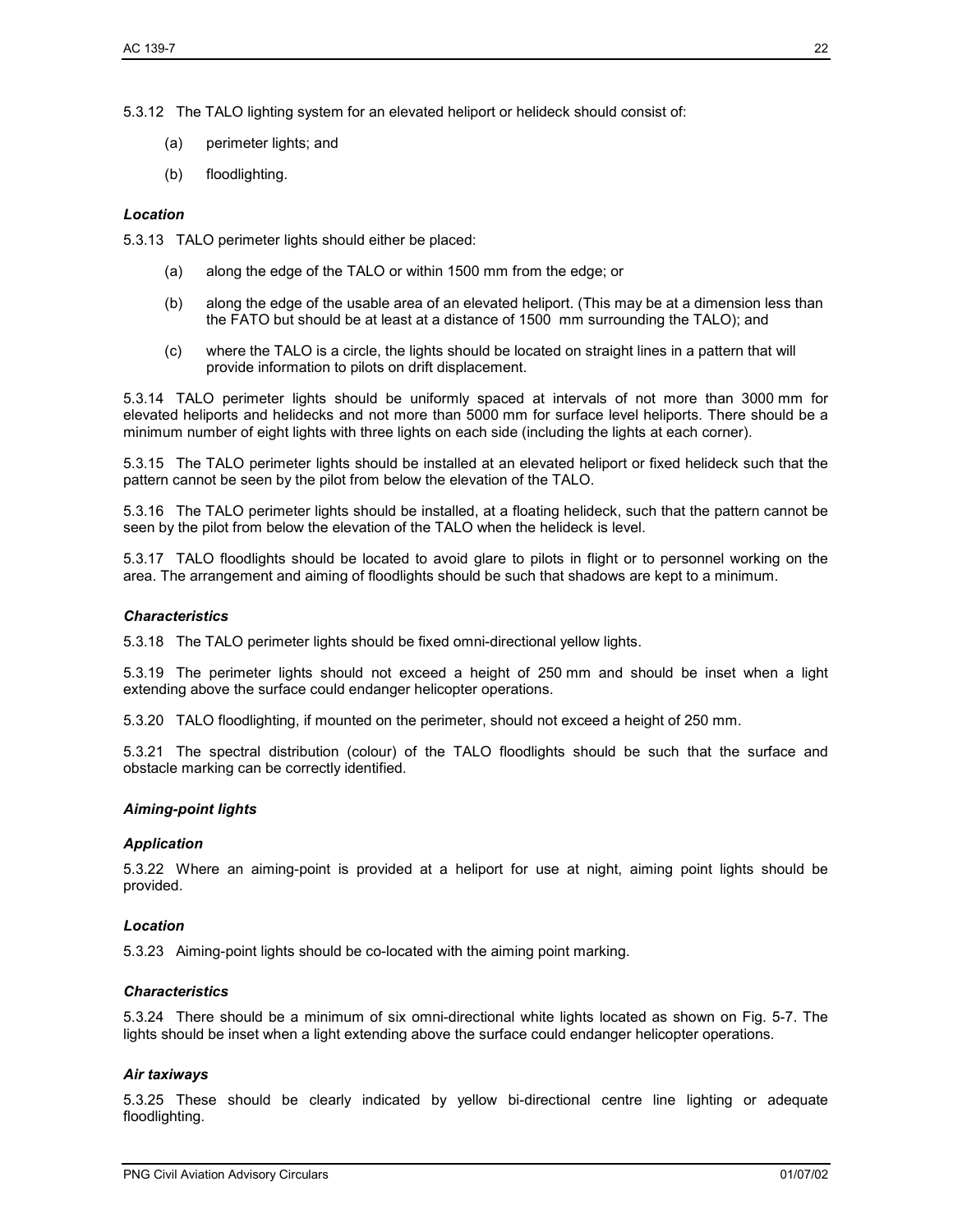### *Obstacle lighting*

5.3.26 Any obstacles in the vicinity of the heliport likely to affect the safety of operations should be marked with red obstacle lights, or floodlighting to produce a luminance of at least 10 cd/m<sup>2</sup> and so arranged as to minimise dazzling a pilot.